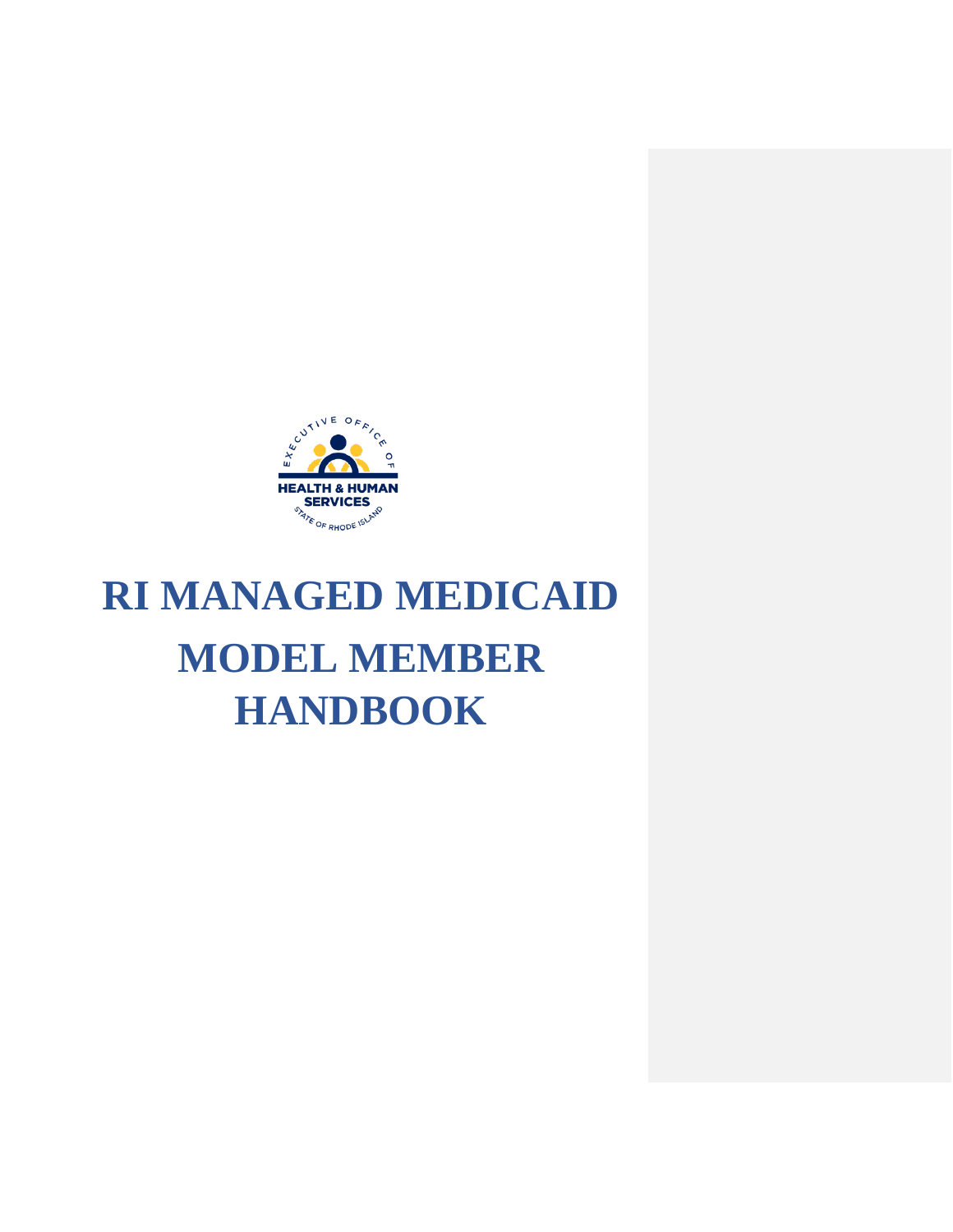# **Here's Where to Find Information You Want**

| <b>Important Phone Numbers</b>                                                                    |                             |
|---------------------------------------------------------------------------------------------------|-----------------------------|
| <b>HealthSource RI</b>                                                                            | 1-855-840-4774              |
| RI Department of Human Services                                                                   | 1-855-697-4347              |
| UnitedHealthcare Dental/RIte Smiles                                                               | 1-866-375-3257              |
|                                                                                                   |                             |
| RI Public Transit Authority (RIPTA)                                                               | $(401)$ 784-9500, ext. 2012 |
| Non-Emergency Transportation Broker                                                               | 1-855-330-9131              |
| RI Insurance Resource, Education, and<br>Assistance Consumer Helpline (RIREACH)                   | 1-855-747-3224              |
| <b>RI</b> Legal Services                                                                          | $(401)$ 274-2652            |
| <mco> Member Services: &lt;1-xxx-xxx-xxxx&gt;<br/><days hours="" of="" operation=""></days></mco> |                             |
| <b>My Primary Care Provider Name:</b>                                                             |                             |

Telephone: \_\_\_\_\_\_\_\_\_\_\_\_\_\_\_\_\_\_\_\_\_\_\_\_\_\_\_\_\_\_\_\_\_\_\_\_\_\_\_\_

 $\overline{\phantom{a}}$  ,  $\overline{\phantom{a}}$  ,  $\overline{\phantom{a}}$  ,  $\overline{\phantom{a}}$  ,  $\overline{\phantom{a}}$  ,  $\overline{\phantom{a}}$  ,  $\overline{\phantom{a}}$  ,  $\overline{\phantom{a}}$  ,  $\overline{\phantom{a}}$  ,  $\overline{\phantom{a}}$  ,  $\overline{\phantom{a}}$  ,  $\overline{\phantom{a}}$  ,  $\overline{\phantom{a}}$  ,  $\overline{\phantom{a}}$  ,  $\overline{\phantom{a}}$  ,  $\overline{\phantom{a}}$ 

Address: \_\_\_\_\_\_\_\_\_\_\_\_\_\_\_\_\_\_\_\_\_\_\_\_\_\_\_\_\_\_\_\_\_\_\_\_\_\_\_\_\_\_\_

**If we have any significant change to the information found in this Member Handbook, we will let you know at least 30 days before we make the change. Things included would be changes in your benefits and how you get them.**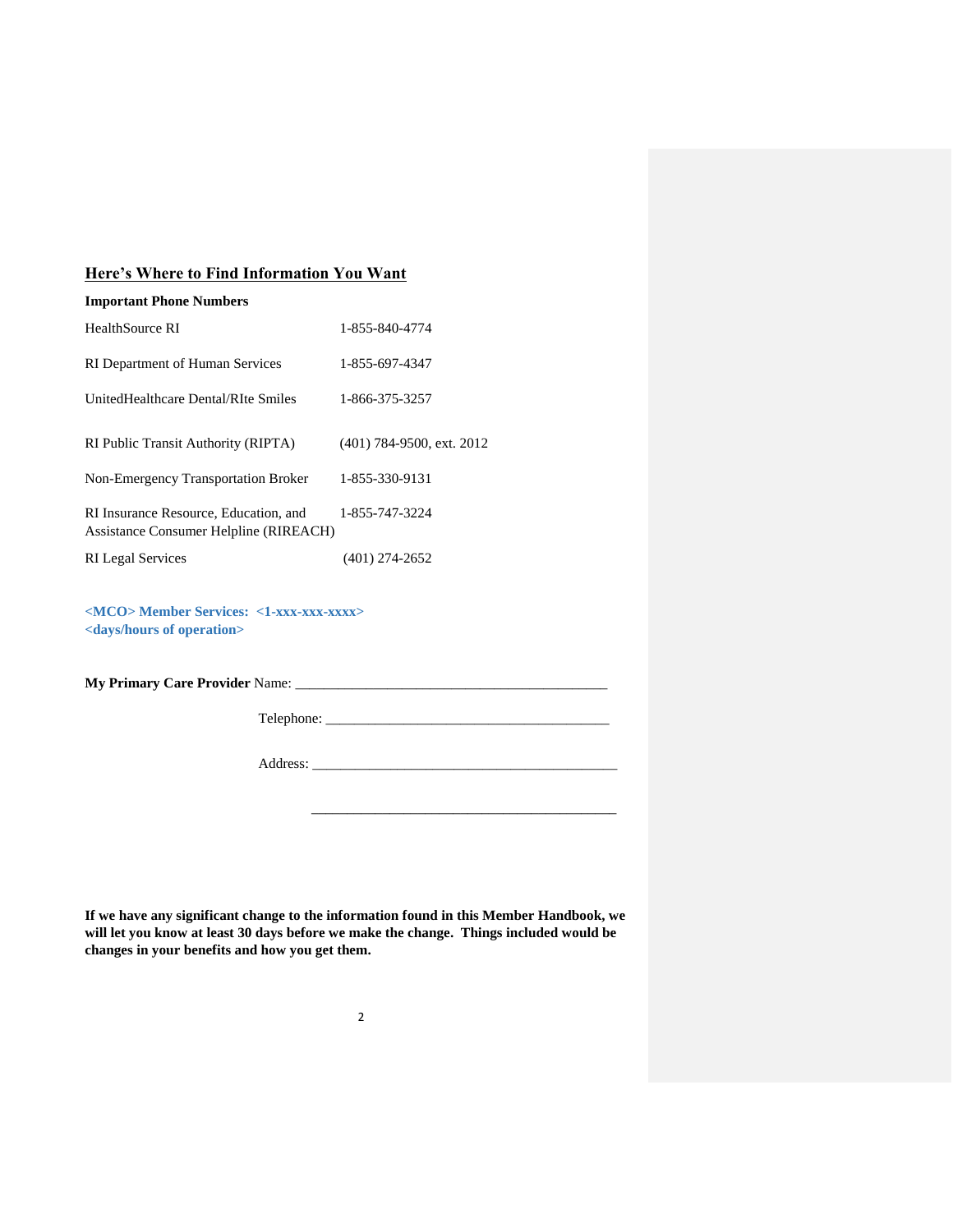# **Table of Contents Page**

#### **Welcome**

# **How Managed Care Works**

#### **Definitions**

#### **Member Services**

Member ID Card

Report Changes

Member Supports

# **Your Primary Care Provider (PCP)**

Choosing your PCP Changing your PCP

#### **Getting Care**

Annual Checkups/Preventive Services

Referrals and Specialty

Prior Authorizations

Getting a Second Opinion

Behavioral Health Services

Urgent Care

Emergency Services

Interpreter Services

Transportation

Assistance in Other Languages

#### **Out of Network/Out of Area Care**

### **Covered Benefits**

Benefits from your plan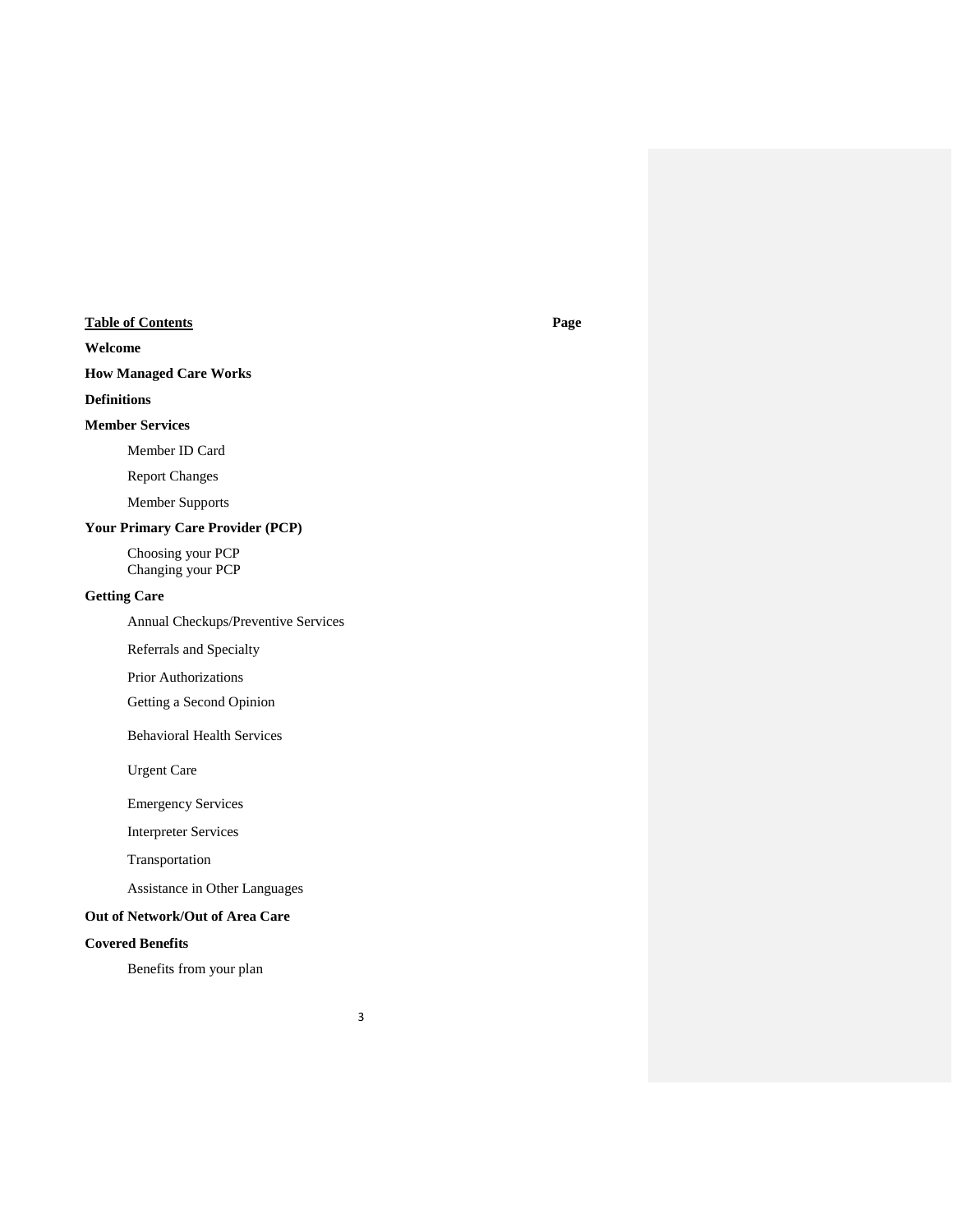Benefits from RI Medicaid

# **Out-of-Network** Services

# **Non-covered services**

# **Member Rights and Responsibilities**

Right to disenroll from MCO

Responsibility to report changes

# **Complaints, Grievances, and Appeals**

**Fraud and Abuse**

**Privacy**

# **Parity**

**Other**

Cost Sharing

CurrentCare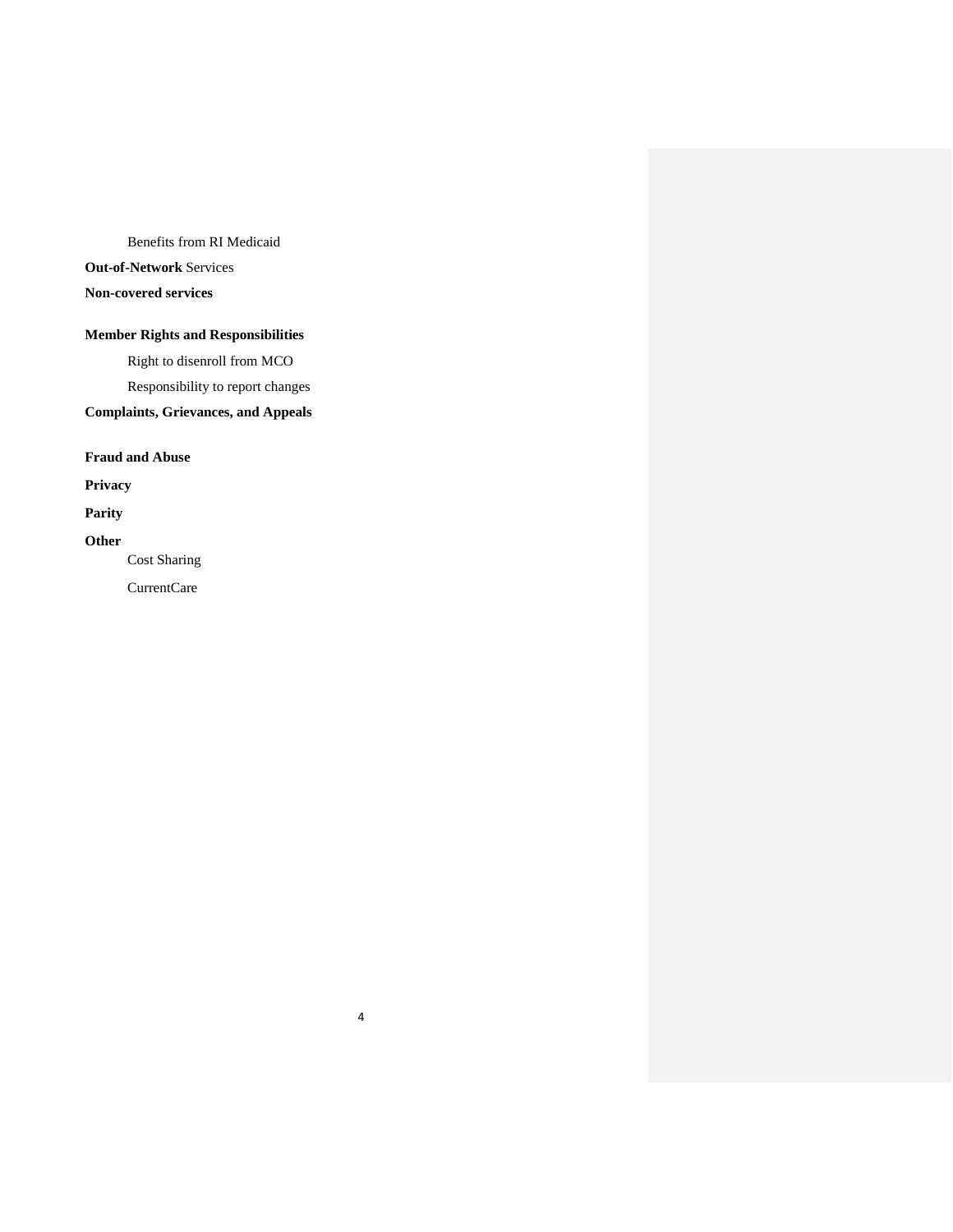#### **Welcome to <MCO>**

We are glad that you enrolled in  $\langle MCO \rangle$ . This handbook will be your guide to the full range of health care services that you may get. We want to be sure you get off to a good start as a new member. To get to know you better, we will get in touch with you in the next two or three weeks. You can ask us any questions you have, or get help making appointments. If you need to speak with us before we call on you, however, just call us at <Member Services #><TTY>.

#### **How Managed Care Works**

#### **The Plan, Our Providers, and You**

- You may have heard about the changes in health care. Many consumers get their health benefits through managed care, which provides a central home for your care. If you were getting behavioral health services using your Medicaid card, many of those services are now available through <MCO>.
- <MCO> has a contract with the Rhode Island Executive Office of Health and Human Services to meet the health care needs of people with Medicaid. In turn, we choose a group of health care providers to help us meet your needs. These doctors and specialists, hospitals, labs, and other health care facilities make up our provider network. You will find a list in our *Provider Directory*. If you do not have a *Provider Directory*, call <Telephone #> to get a copy or visit our website at <Website>.
- When you join  $\langle MCO \rangle$ , one of our providers will take care of you. Most of the time, that person will be your Primary Care Provider (PCP). If you need to have a test, see a specialist, or go into the hospital, your PCP will arrange it.
- If you need to talk to your PCP after hours or weekends, leave a message and how you can be reached. Your PCP, or the provider covering for him/her, will get back to you as soon as they are able.

### **Confidentiality**

We respect your right to privacy. <MCO> understands the trust needed between you, your family, your doctors, and other care providers. <MCO> will never give out your medical or behavioral health information without your written approval. The only persons that will have your health information will be <MCO>, your Primary Care Provider, other providers who give you care, and anyone who you have asked to talk about your care for you. Your PCP will always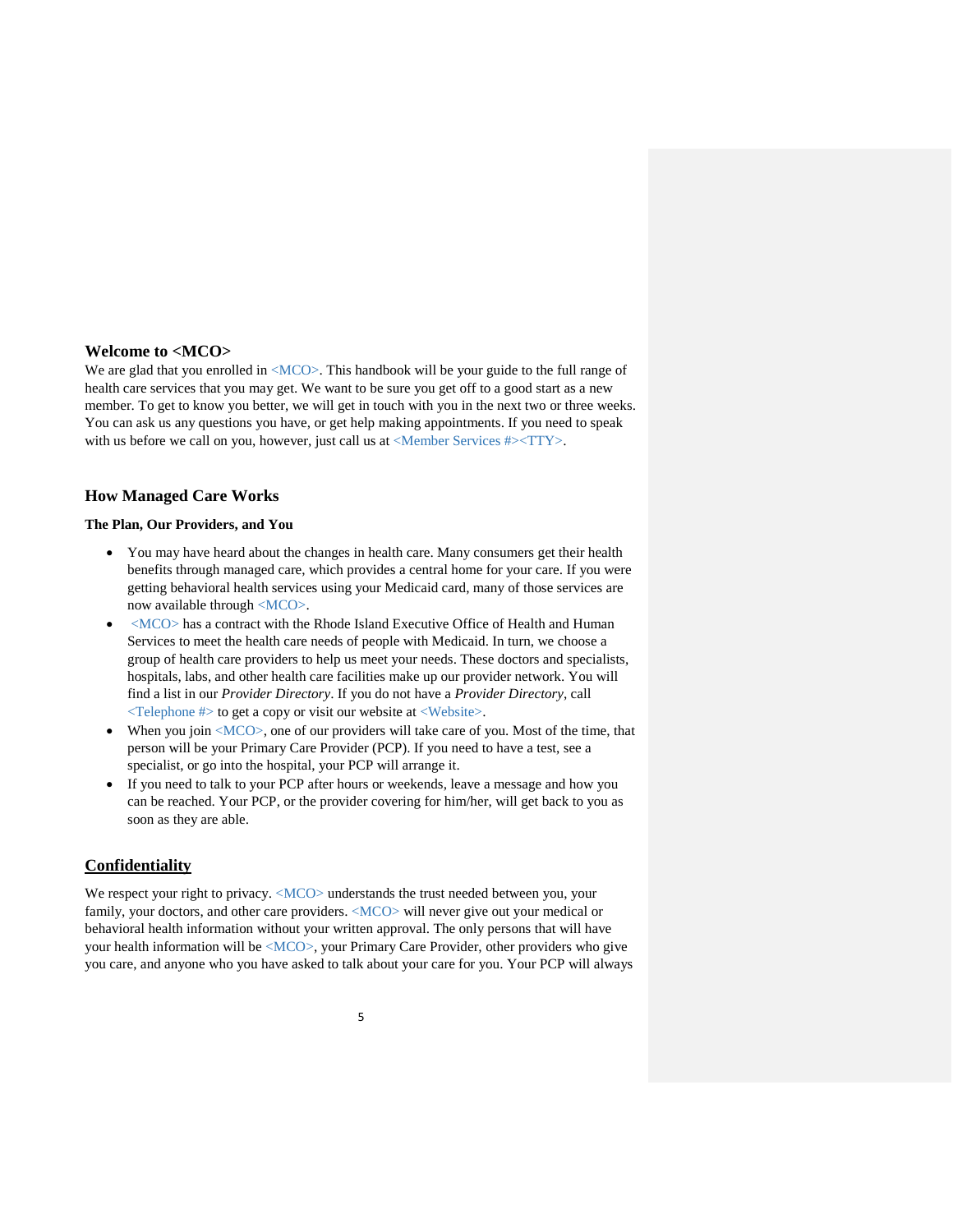talk to you about referrals to other providers. <MCO> staff has been trained in keeping your information private.

### **Transition of Care**

<MCO> is responsible for making sure that all its members can keep getting the care that they need. You can keep getting care from your provider for 180 days after joining <MCO>.You can see that provider even if that provider is not in our network. After that time <MCO> will work with you so you are referred to the right providers that are in the network.

# **Member ID Cards**

When you join <MCO>, you will get a member ID card in the mail about 10 days after your effective date. Check to make sure the information on your ID card or your family member's ID card is right. If any information is wrong, please call Member Services at <number>.



You will also get a RI Medicaid (anchor) card in a separate mailing from the State of Rhode Island. Each family member who is enrolled will have their own card.

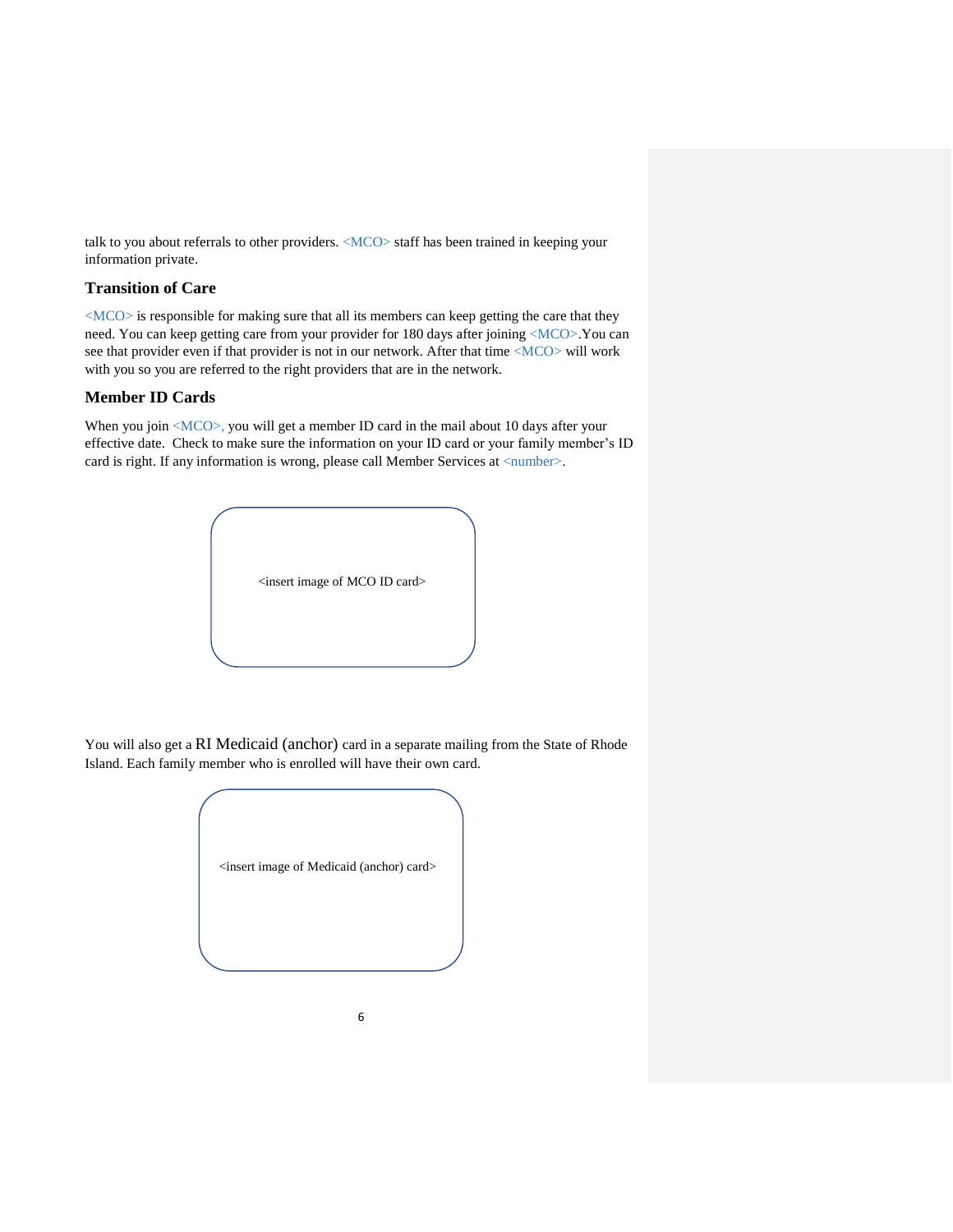#### **Always show both ID cards when you go to the doctor, hospital, pharmacy or other provider.**

#### **Update Your Information**

- It's very important that we have your correct address, so you can receive mail from <MCO> and the RI Medicaid Program. Be sure to have your full name on your mailbox (and other family members' last name if it is different than your own). The post office will not deliver mail if the last names on the mailbox do not match the last name on the letter/envelope.
- **It's very important to tell us if you have a change**, in any of these:
	- − Name, address, phone number.
	- − If you move out of state.
	- − If you get married; if you change your last name.
	- − If you become pregnant.
	- − Family size (adding a new baby or adopting a child, death of a family member who is enrolled, etc.)
	- − Change in income that could affect eligibility for Medicaid.
	- − If you have other health insurance.
- **You are required to report changes** to Healthsource RI or the RI Department of Human Services (DHS) within 10 days of the change.

### **How to Tell Us About Changes**

Contact **Healthsource RI** to report any of these changes. If you have an account at Healthsource RI, you can go online at [www.healthsourceri.com](http://www.healthsourceri.com/) or call 1-855-840-4774 to make a change. You can also visit the Healthsource RI walk-in center at 401 Wampanoag Trail, East Providence, RI 02915. Business hours are Monday – Friday, 8:00 am – 6:00 pm.

If you, your child, or another family member has SSI or became eligible for Medicaid due to a disability, please call the **RI Department of Human Services (DHS)** at 1-855-697-4347. You can also contact your local DHS Office to report changes. Business hours are Monday – Friday, 8:30 am – 4:00 pm.

#### **Renew Your Medicaid Eligibility**

RI Medicaid will send you a notice about renewing your eligibility. If you receive this notice, please answer promptly so your health coverage is not stopped. Be sure to answer all notices. If you have questions about your notice, please call Healthsource RI or DHS.

#### **Member Information**

We want to make it as easy as possible for you to get the information and services you need from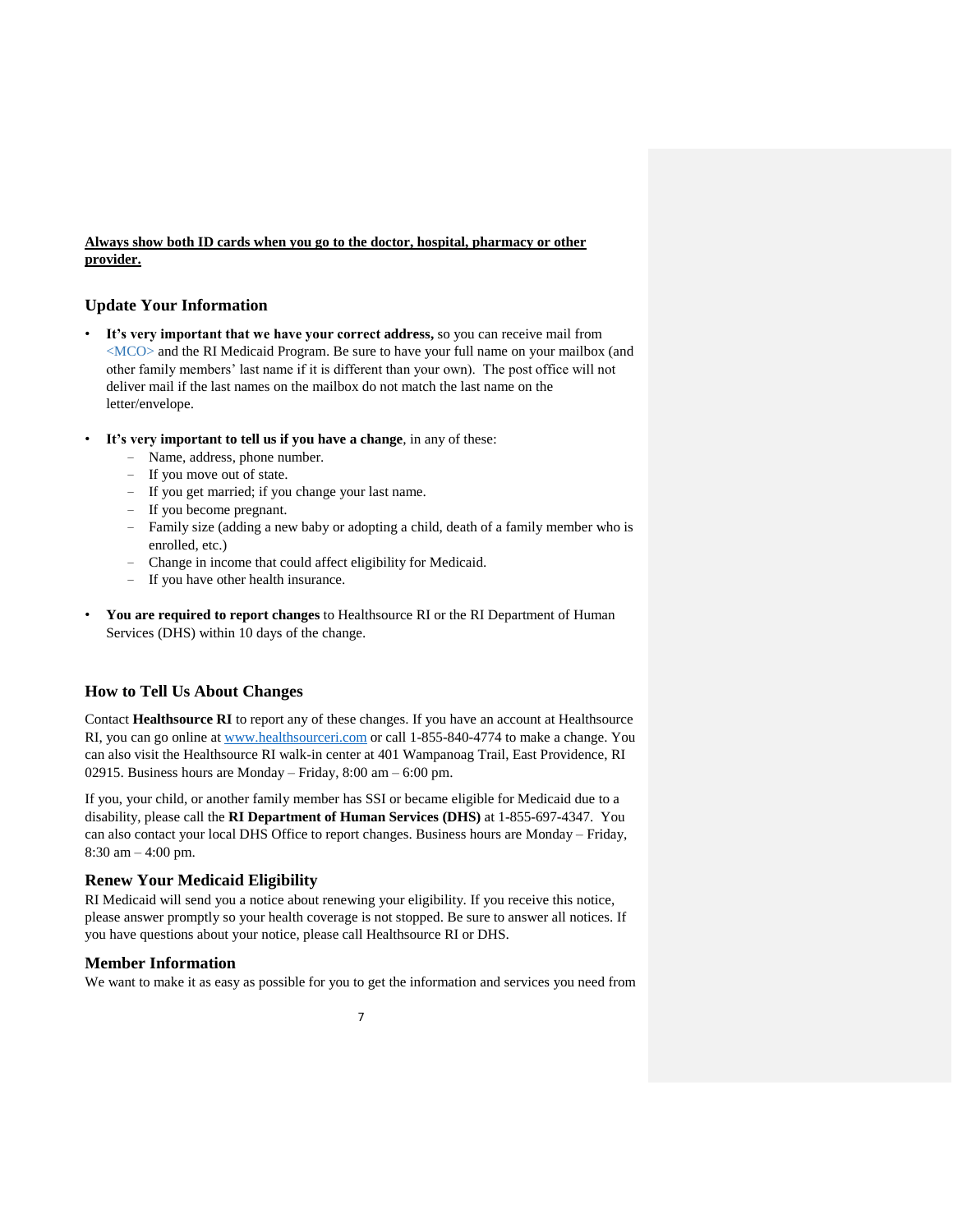< MCO>. Check our website or call Member Services for more information. We're here for you!

**Member Services:** <1-800-XXX-XXXX (TTY 711)>, < days of the week> <times of the day>. After business hours, please leave a message and we will get back to you soon.

Member Services can help you:

- Understand your benefits.
- Get a member ID card, if lost.
- Find a provider or urgent care clinic.
- Make a complaint or file a grievance or appeal

Website: Go to <MCO website> to view plan details and helpful tools.

- Find a provider or pharmacy.
- Search for a drug on the Preferred Drug List.
- Get benefit details.

View or download a Member Handbook.

#### **We speak your language**

If you speak a language other than English, we can provide an interpreter or print materials in your language. If you call Member Services we can connect you with a representative who speaks your language or an interpreter. If you need an interpreter for a medical, behavioral health or dental appointment, we can arrange for one. Please call Member Services <telephone #> at least 72 hours before your appointment. If you need an American sign language interpreter, please call at least 2 weeks prior to your appointment.

<MCO's> *Provider Directory* indicates if a provider speaks other languages in addition to English. To check the Provider Directory, visit <provider directory link>.

#### **Need Print Material in Other Formats?**

If needed, we can provide printed material in other formats, including print materials in a larger font, audio or Braille. Please contact Member Services <telephone #> to request materials in other formats.

#### **Your Primary Care Provider (PCP)**

Your Primary Care Provider (PCP) is the health care professional who knows you best. He/she works with you to keep you and your family healthy.

#### **You have options.**

You can choose your PCP from the following types of providers:

- Family doctor or general practitioner
- Internal medicine doctor (Internist, Geriatrician)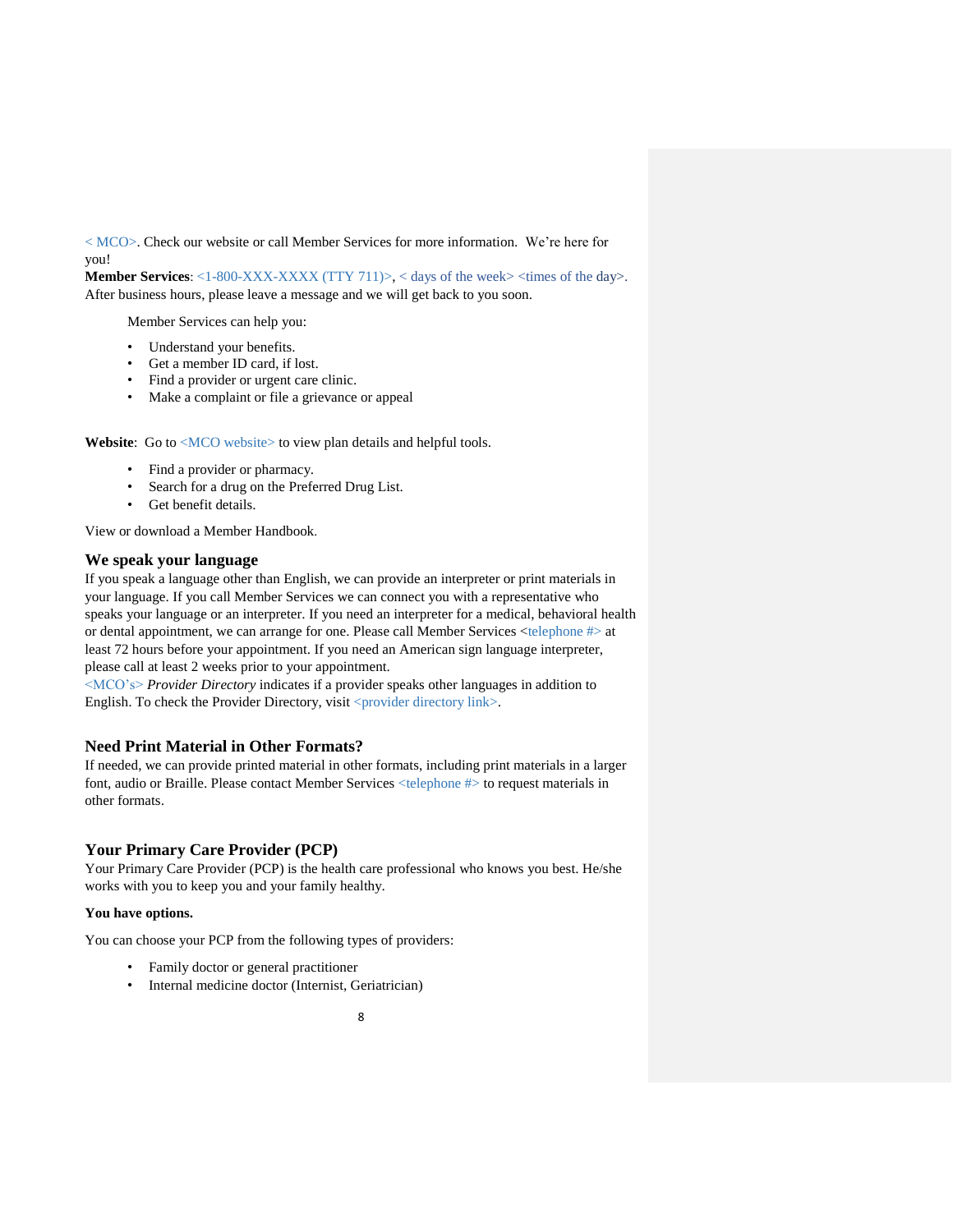- Pediatrician
- Obstetrician/Gynecologist (OB/GYN)
- Nurse Practitioner (NP)
- Physician's Assistant (PA)

#### **Choosing your PCP.**

Check to see if your doctor is in  $\langle MCO\rangle^2$  network. If you don't already have a PCP when you join <MCO>, you can choose one from our network. Each member of your family can have his or her own PCP.

Our *Provider Directory* lists all the primary care providers in our network. It also tells you where the provider's office is, the phone number, the languages spoken, the hours the office is open, if they are accepting new patients and if their office is handicap accessible. To see the directory, go to our website at: <MCO website> or call Member Services to ask for a copy or for help picking a PCP. We also have a printed *Provider Directory* available upon request that lists all <MCO> providers by specialty and location.

#### *After you select a PCP, please call Member Services to let us know. If you do not choose a PCP, we will choose one for you.*

#### **What your PCP can do for you:**

- Give you regular checkups and screenings
- Arrange tests
- Keep your medical records
- Recommend and refer you to specialists
- Write prescriptions
- Help you get behavioral health services
- Answer questions about your health care

#### **Changing your PCP.**

You can change your PCP or your child's PCP at any time, however, there's value in staying with the same PCP. As you get to know one another and develop trust, you can work through your health issues with your PCP. If you need to change your PCP, call <Member Services>.

If your PCP leaves the <MCO> network, we will send you a letter to let you know. You can choose another PCP from our network. There are times when <MCO> will let you continue to get care from your PCP or specialist for some time after he/she has left our network. This is called "continuity of care." If you are pregnant or being treated for an ongoing medical condition, we can work with your provider, so he/she can continue to treat you longer. We will work with you and your provider to make sure you safely change to another provider.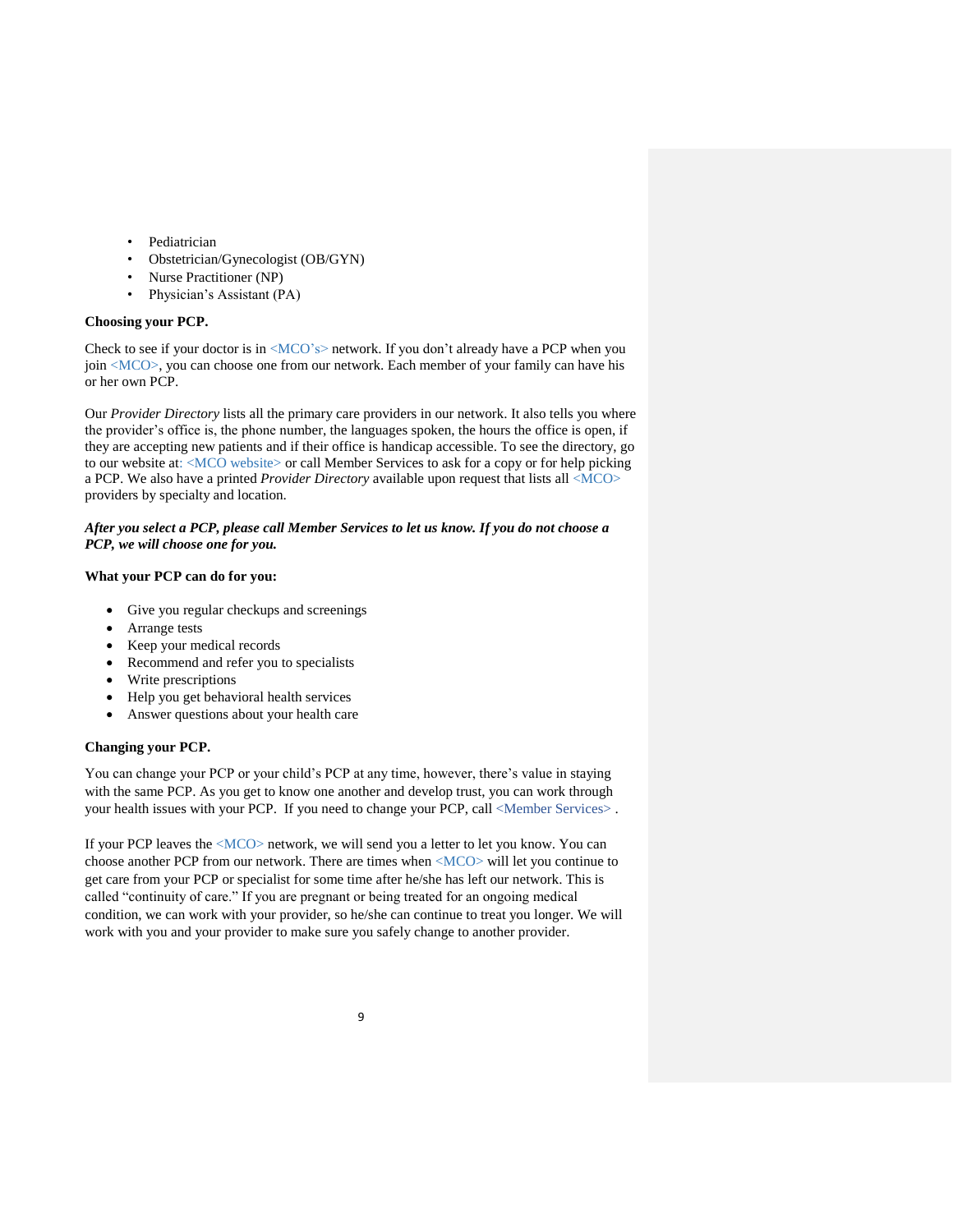**Getting Care** 

#### **Making an Appointment with your PCP**

#### **Call your Primary Care Provider's office to schedule an appointment.**

#### **Annual Checkups**

You don't have to be sick to go to your PCP (doctor). Yearly checkups with your PCP are important to keep you healthy. Plus, your PCP will make sure you get the necessary screenings, tests and shots you need. If you have a health problem, it's easier to treat when found early. Talk to your PCP about what is right for you and your family.

#### **Specialty Care**

Your doctor (PCP) may refer you to a specialist, Some services may require a referral from your PCP before getting care. Those services are <insert MCO specific services requiring a referral>.

Specialists are doctors with special training and work in a particular field of medicine. Specialists include: Cardiologist (heart doctor); obstetricians/gynecologists who treat women's health needs including family planning and pregnancy; Ophthalmologist (eye doctor); Podiatrist (foot doctor); and Dermatologist (skin doctor).

You do not have to see the specialist your PCP suggests. You can ask your PCP for the name of another specialist. Or you are free to pick any network provider for specialty care. Not seeing the specialist will not affect your future treatment by your PCP. You have a right to refuse the treatment a specialist recommends. If that happens, contact your PCP to talk about other options.

#### **Urgent Care**

Urgent care centers are available when you need to see a provider for a non-life-threatening condition, but your PCP isn't available, or it is after clinic/office hours. Common health issues that may be treated in an urgent care center include:

- Sore throat
- Ear infection
- Minor cuts or burns
- Flu
- Low-grade fever
- Sprains

If you or a family member has an urgent problem, call your PCP first. Your PCP can help you get the right kind of care. Your PCP may tell you to go to an urgent care center (or the emergency room).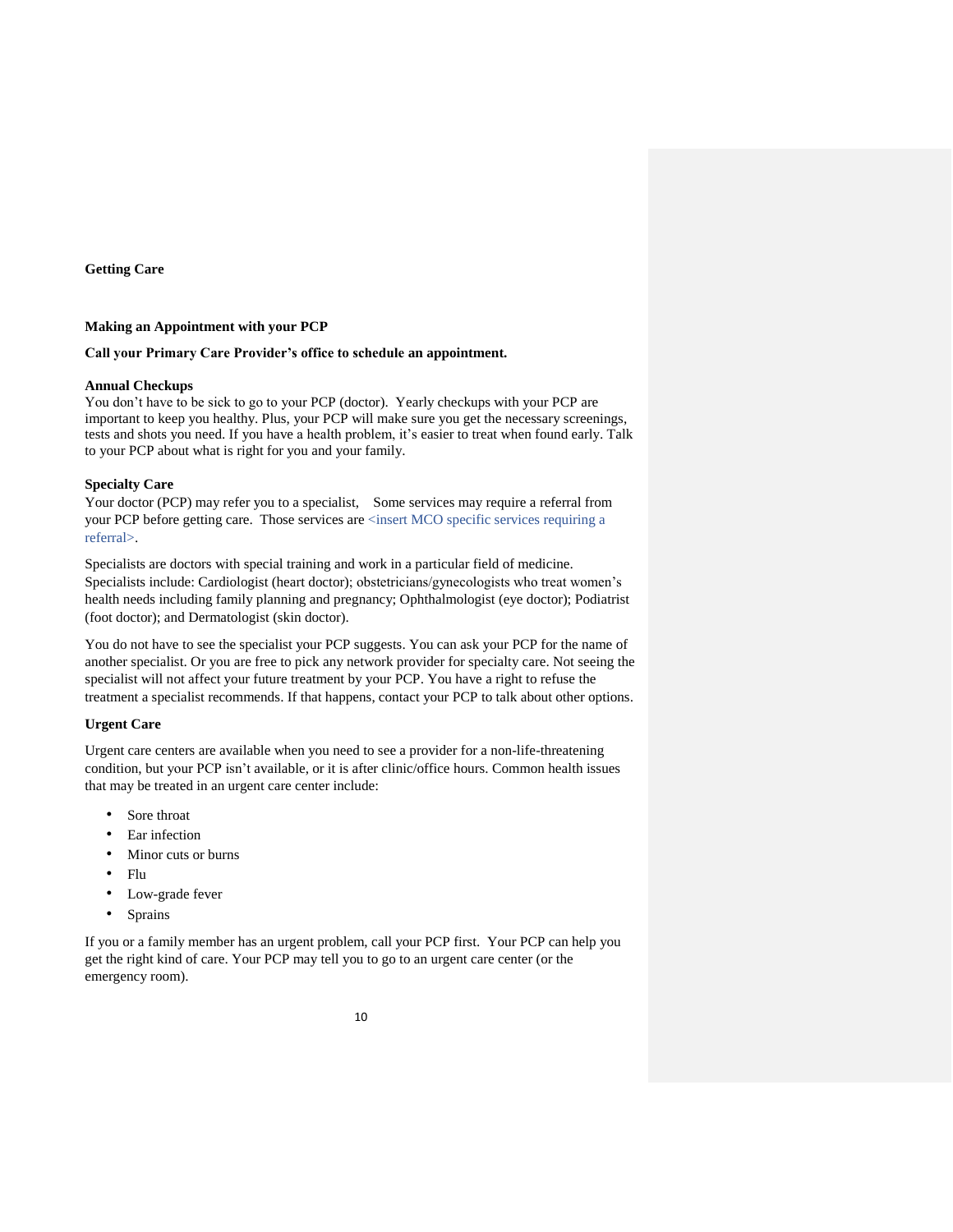#### **Emergency Services**

An emergency is a life-threatening illness or injury. It can cause serious pain or harm to your health if you do not receive treatment right away. Some examples of emergency conditions include:

- Serious illness or trauma
- Broken bones
- Bleeding that will not stop
- Heart attack
- Poisoning
- Severe cuts or burns
- Behavioral health emergency such as drug overdose or threat of harm to self or others

You can go to any hospital for emergency care. <MCO> covers any emergency care you need throughout the United States and its territories. Within 24 hours after your visit, you should call your PCP and let them know about your visit. You may need follow-up care.

If you need emergency care, call 911 or go to the nearest hospital. Emergency care does not require a referral from your PCP or a prior authorization from us.

#### **Early Periodic Screening Diagnostic Treatment (EPSDT)**

EPSDT stresses preventive and complete care. As they grow, infants, children and younger people should see their PCP often. It is important that they receive all suggested preventive services and any medical treatment needed to help healthy growth.

Children up to age 21 should receive regular well-child check-ups of their physical and mental health, growth, development, and dietary status. A well-child check-up includes:

- A complete health and growing history, including both physical and mental health development assessments;
- Physical exam;
- Age-appropriate shots;
- Vision and hearing tests;
- Dental exam;
- Laboratory tests, including blood lead level assessments at certain ages; and
- Health education

Your child's PCP will let you know how often you will need to bring your child in for a visit.

#### **Behavioral Health Services**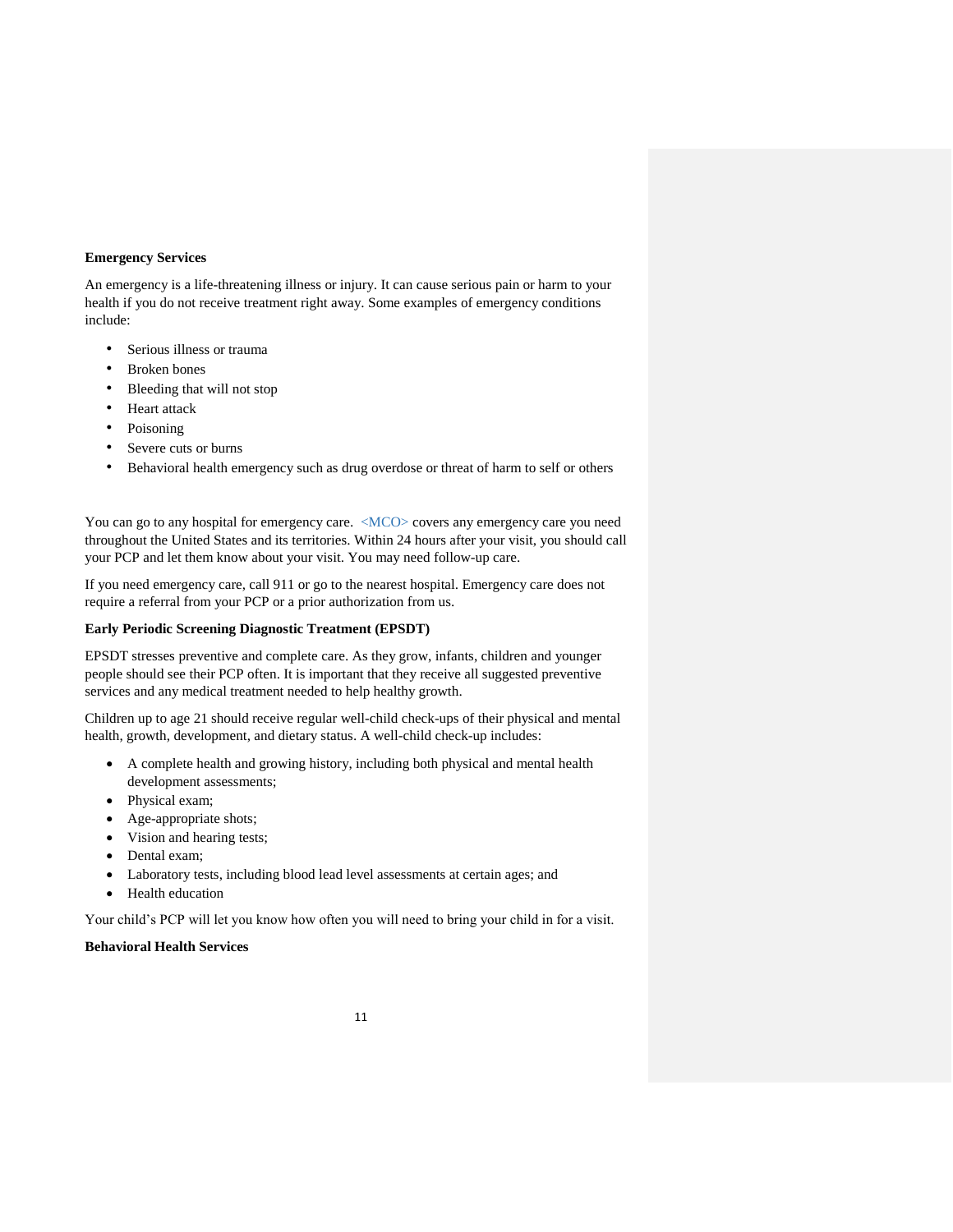Behavioral health services include mental health and treatment for substance use problems.  $\langle MCO \rangle$  is contracted with  $\langle$  name of BH vendor if appropriate $>$  to provide these services. To find a behavioral health provider, call <vendor> at <br/> <br/>ehavioral health phone number>. This number is also on your <MCO> member ID card. Member Services representatives are available 24 hours a day, seven days a week to help you. Your call is confidential. Check the *Provider Directory* for a list of behavioral health providers. If you are not sure what type of help you need or the type of provider, our Member Services representative can help you.

If <MCO> does not cover a counseling or referral services because of moral or religious objections, we will let you know that the service is not covered by us. We will also tell you how you can obtain information from the Executive Office of Health and Human Services (EOHHS) about how to get these services.

#### **Dental**

Dental services for children are provided through RIte Smiles. RIte Smiles is a dental plan for children who are eligible for RI Medicaid born after May 1, 2000. To find a dentist who participates with the RIte Smiles program, check the website for UnitedHealthcare Dental/RIte Smiles [\(https://www.uhc.com/ritesmiles\)](https://www.uhc.com/ritesmiles) or call United Healthcare Dental Member Services at 1- 866-375-3257. All other members should use their Rhode Island Medicaid card (Anchor card) when going to a Medicaid Dental provider.

#### **Appointment Availability**

| <b>Appointment</b>                                                    | <b>Access Standard</b>                              |
|-----------------------------------------------------------------------|-----------------------------------------------------|
| After Hours Care Telephone                                            | 24 hours 7 days a week                              |
| <b>Emergency Care</b>                                                 | Immediately or referred to an emergency<br>facility |
| <b>Urgent Care Appointment</b>                                        | Within twenty-four (24) hours                       |
| Routine Care Appointment                                              | Within thirty (30) calendar days                    |
| Physical Exam                                                         | 180 calendar days                                   |
| <b>EPSDT</b> Appointment                                              | Within 6 weeks                                      |
| New member Appointment                                                | Thirty (30) calendar days                           |
| Non-Emergent or Non-Urgent Mental Health<br>or Substance Use Services | Within ten (10) calendar days                       |

## **Special Programs to Keep You Healthy**

If you have health condition for a long time, like diabetes or heart disease, you may benefit from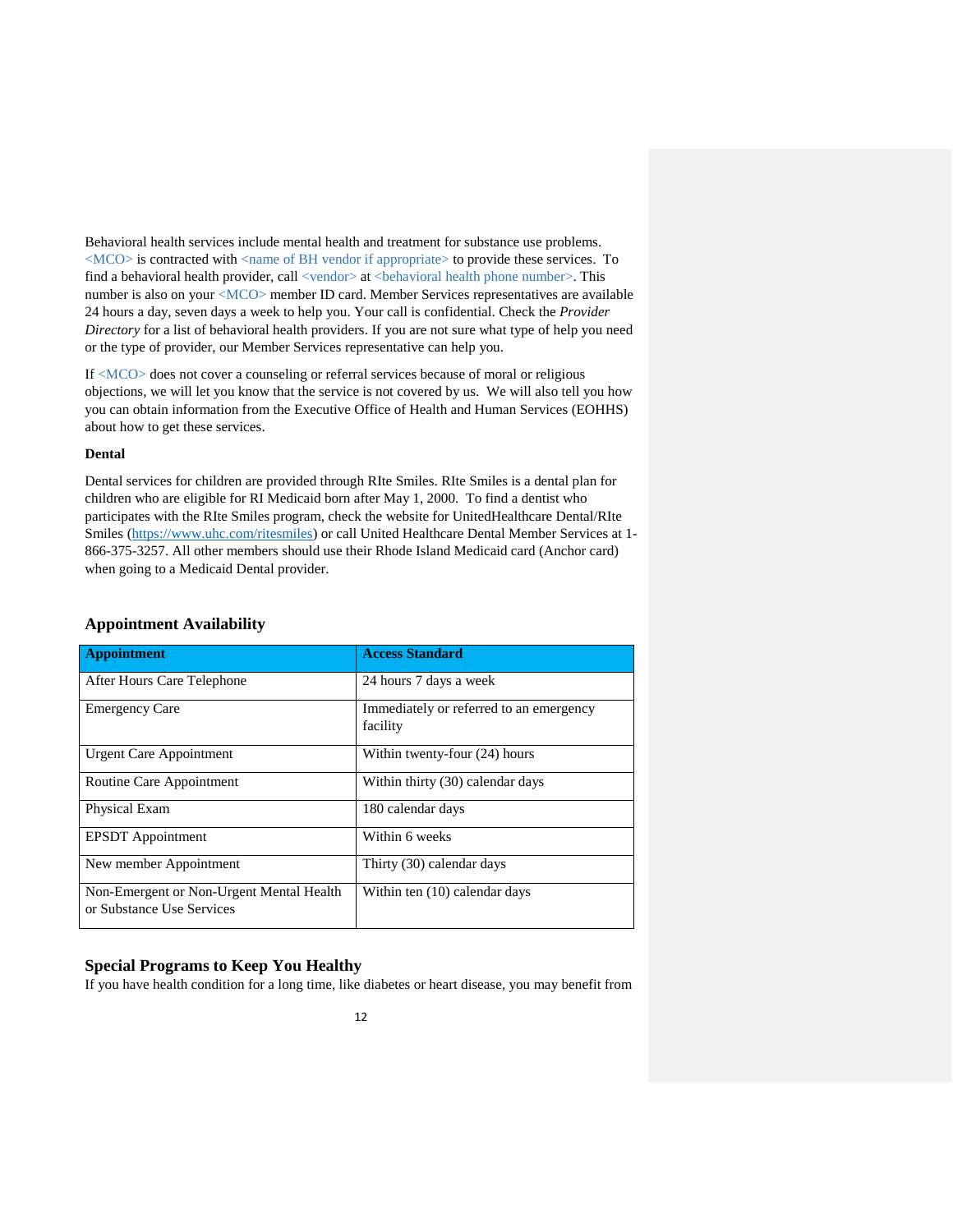our care management programs. Our nurse care managers can help you understand your options, how to stay healthy and keep a better quality of life. Care management helps members with special needs get the services and care they need. Care managers work with the health plan, providers and outside agencies. Call our Medical Management Department at <1-800-XXX-XXXX>. **Getting a Second Opinion**

A second opinion is when you want to see another provider to get his or her opinion or recommendation for your health concern or problem. You can get a second opinion from a network provider for any of your covered benefits. This is your choice. You are not required to get a second opinion. A second opinion from an out-of-network provider is available with a prior authorization.

#### **Out of Network/Out of Area Care**

Other than emergency services and urgently needed care, all covered benefits, care, and services provided out of area need to be approved by <MCO> first. Sometimes you may need care from a provider who is not in our network. This provider is out-of-network. To see an out-of-network provider you will need prior authorization from <MCO> before you make an appointment. Your PCP should submit the request for review. Call Member Services to learn more and if it will be covered in full. You may have to pay for those services.

#### **Prior Authorizations**

Sometimes your provider must get permission from <MCO> before giving you a certain service. This is called prior authorization or prior approval. This is the provider's responsibility. If the provider does not get prior authorization, you will not be able to get the service.

#### **Non-Emergency Medical Transportation**

Transportation may be available for medical, dental or other health-related appointments. If family, friends or neighbors cannot drive you to appointments, you have several options.

#### ✓ *Rhode Island Public Transit Authority (RIPTA)*

RIPTA has fixed-route bus services to most communities in Rhode Island. Routes are available online at [www.ripta.com](http://www.ripta.com/) or by calling Customer Support at 401-781-9400. RIPTA also offers flex services and the ADA Disabled Program.

#### ✓ *Non-Emergency Medical Transportation Broker*

Non-Emergency Medical Transportation is a covered benefit in RI Medicaid. The contracted vendor for these services is MTM, Inc. Please contact MTM at 1-855-330- 9131 (TTY 711), Monday- Friday, 8:00 am to 5:00 pm to arrange for rides to medical, dental or other health-related appointments. Bus tickets for appointments need to be requested seven (7) business days prior to the appointment.

Van or taxi rides to medical appointments may be available for members who qualify. Please allow 48 hours prior to your appointment. For example: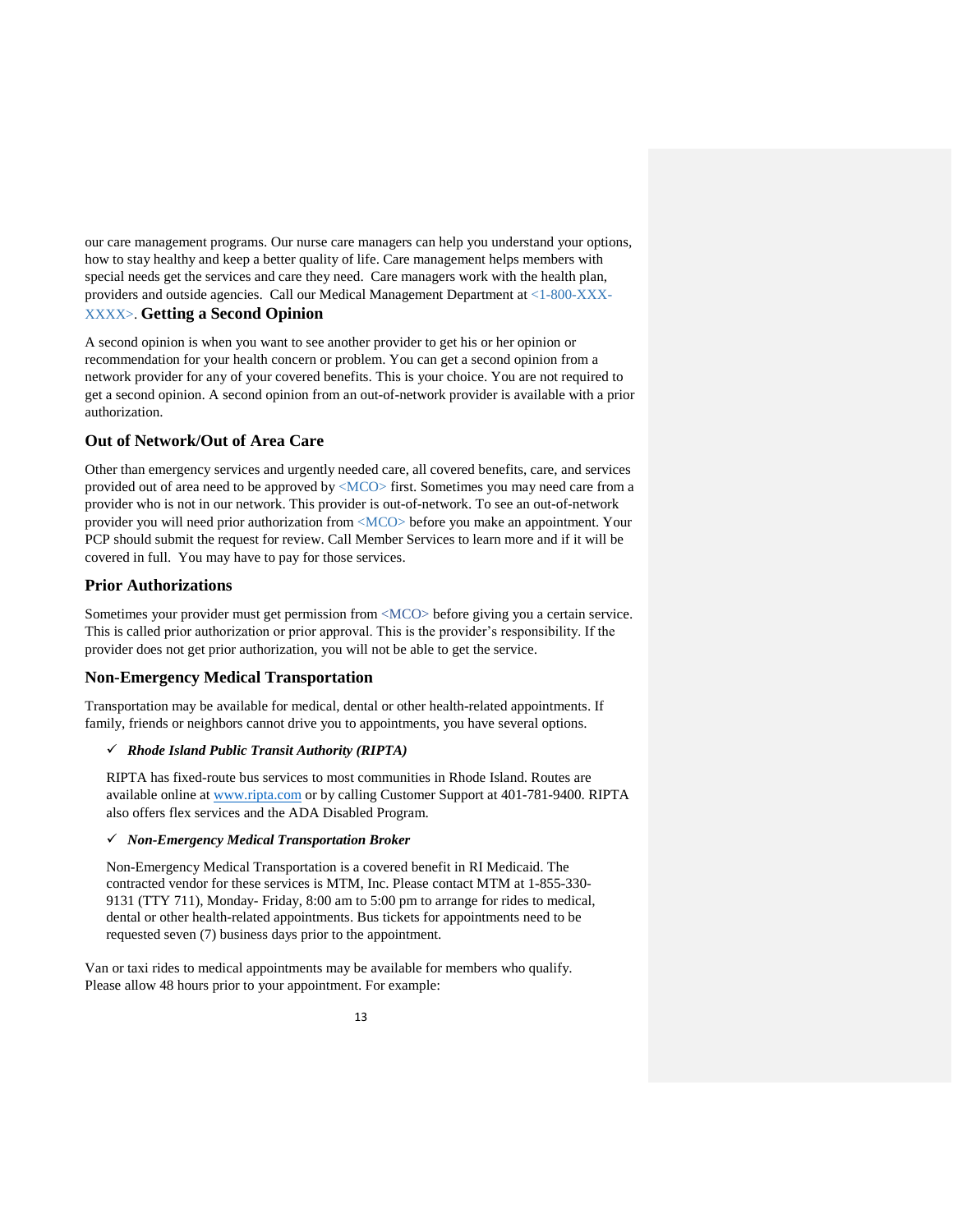- Call Monday for a ride on Wednesday;
- Call Tuesday for a ride on Thursday;
- Call Wednesday for a ride on Friday, Saturday or Sunday;
- Call Thursday for a ride on Monday;
- Call for Friday for a ride on Tuesday.

#### ✓ *Mileage Reimbursement*

If you qualify for transportation and you or someone else can drive you, you may get money for gas. There are several rules and requirements.

Please contact MTM for more information. <MCO> Member Services can also help with setting up or coordinating transportation if you need it.

# **Covered Benefits**

You are eligible to receive these benefits with your <MCO> ID card. You do not have any cost sharing responsibilities. However, if a provider tells you a service is not covered by <MCO>, and you still get the service, you will have to pay for it. There are some services that are not covered.

You should not be balanced billed by your provider for a covered service. Call <MCO> Member Services if you receive a bill.

#### **Description of Benefits from <MCO>. For more detail on what is covered, call Member Services at <Telephone #>.**

| <b>Covered service/benefit</b>  | Coverage                                               |
|---------------------------------|--------------------------------------------------------|
| Provider services               | Includes the services of primary care physicians,      |
|                                 | specialists, obstetrician-gynecologists (OB/GYN) and   |
|                                 | other network providers.                               |
| Services of other practitioners | Includes the services of practitioners certified or    |
|                                 | licensed by the State of Rhode Island, i.e., nurse     |
|                                 | practitioners, physician's assistants, social workers, |
|                                 | registered dietitian nutritionists, psychologists, and |
|                                 | certified nurse midwives.                              |
| Annual wellness check-ups and   | Covered when provided by primary care providers        |
| preventive screenings,          | (PCPs) in the MCO network.                             |
| immunizations                   |                                                        |
| Eye care                        | Includes medically necessary treatment for illness and |
|                                 | injury to the eye. For adults: Routine eye exams and   |
|                                 | one pair of glasses are covered once every 24 months;  |
|                                 | For members with diabetes, eye exams are covered       |
|                                 | once every 12 months.                                  |
|                                 | For children under age 21: eye exam and glasses are    |
|                                 | covered as needed.                                     |
| Foot care                       | Covered with a referral by a MCO physician/provider.   |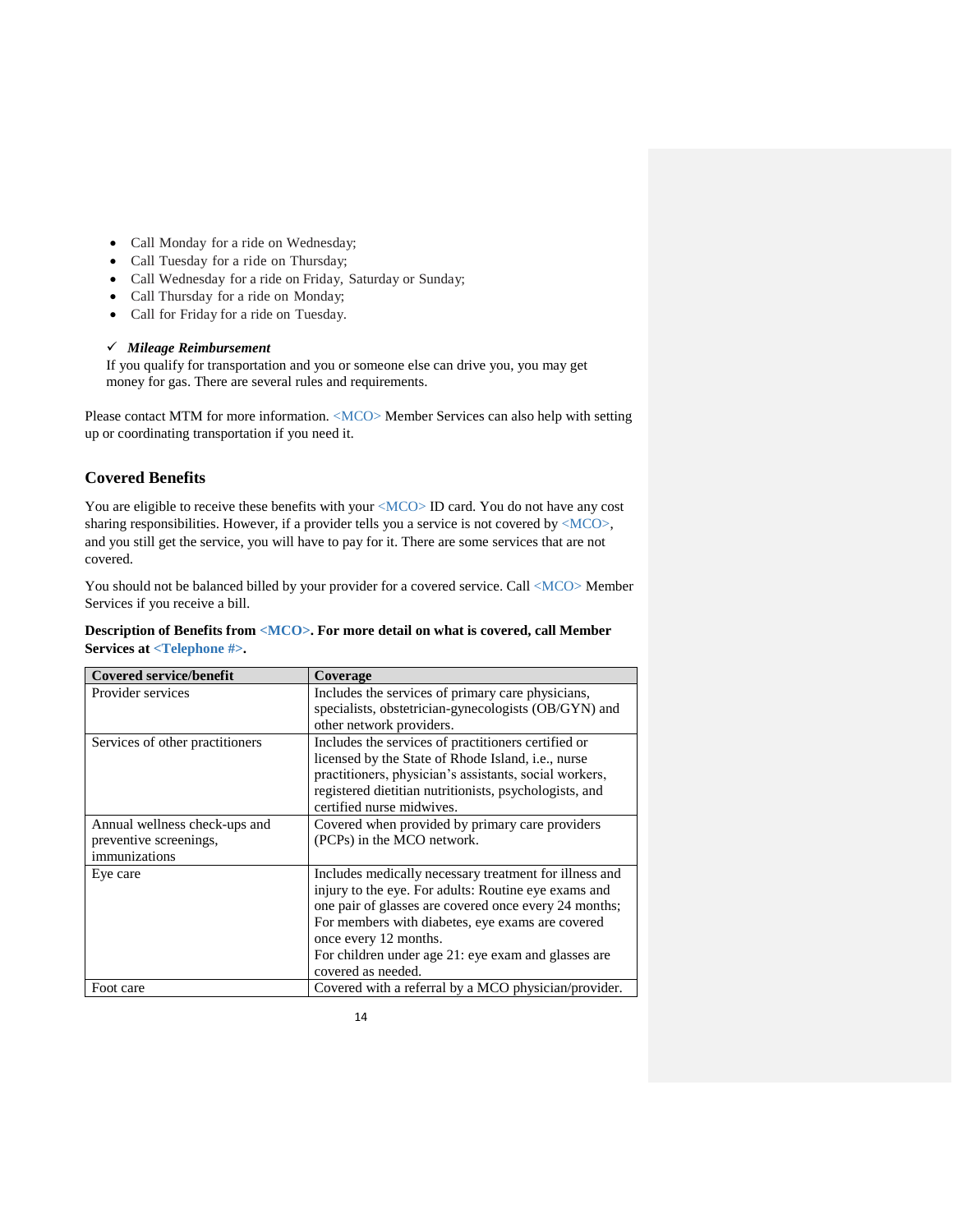| Group/Individual education classes  | The following group classes are covered: childbirth<br>education, parenting, smoking cessation, diabetes,<br>asthma, nutrition, lactation consultation etc. |
|-------------------------------------|-------------------------------------------------------------------------------------------------------------------------------------------------------------|
| Early, Periodic Screening,          | Screening, diagnosis and treatment services for                                                                                                             |
| Diagnosis, and Treatment (EPSDT)    | children and young adults up to age 21. Includes the                                                                                                        |
| services                            |                                                                                                                                                             |
|                                     | initial and follow-up visits. Includes inter-periodic                                                                                                       |
|                                     | screens as <i>medically</i> indicated.                                                                                                                      |
| <b>Special Education</b>            | Services Covered for children with special needs or                                                                                                         |
|                                     | developmental delays as stated in the child's Individual                                                                                                    |
|                                     | Education Plan (IEP) are covered but not provided by                                                                                                        |
|                                     | $ MCO$ .                                                                                                                                                    |
| Lead Program                        | Covered — includes home assessment and non-medical                                                                                                          |
|                                     | case management. Services are provided by the state                                                                                                         |
|                                     | Department of Health or lead centers for lead-                                                                                                              |
|                                     | poisoned children and not <mco>.</mco>                                                                                                                      |
| <b>School-Based Clinic Services</b> | Covered if Medically Necessary at all designated sites.                                                                                                     |
| Family Planning Services            | Includes over-the-counter (OTC) family planning                                                                                                             |
|                                     | supplies including foam, condoms, spermicidal jelly or                                                                                                      |
|                                     | cream, and sponges. Screenings for sexually                                                                                                                 |
|                                     | transmitted infections (STIs) and HIV are covered. You                                                                                                      |
|                                     | can go to any provider, including out-of-network                                                                                                            |
|                                     | providers, for these services.                                                                                                                              |
| Prenatal and post-partum care       | Covered by MCO physician/provider.                                                                                                                          |
| Nutrition services                  | Covered by licensed Registered Dietitian Nutritionists                                                                                                      |
|                                     | (RDNs) for certain medical conditions. Referral by a                                                                                                        |
|                                     | MCO physician is required.                                                                                                                                  |
| Therapies                           | Covered as medically necessary. Includes physical                                                                                                           |
|                                     | therapy, occupational therapy, speech and language                                                                                                          |
|                                     | therapy, hearing therapy, respiratory therapy.                                                                                                              |
| Lab tests, diagnostic services,     | Covered when ordered by a MCO physician/provider.                                                                                                           |
| radiology services                  |                                                                                                                                                             |
| Prescription drugs                  | Covered when ordered by a MCO physician/provider.                                                                                                           |
|                                     | Must use generic drugs first. There are a limited                                                                                                           |
|                                     | number of brand drugs that are approved; most require                                                                                                       |
|                                     | prior authorization. Check the drug formulary at                                                                                                            |
|                                     | <mco website="">.</mco>                                                                                                                                     |
| Non-prescription drugs (OTC)        | Covered when your MCO physician/provider writes a                                                                                                           |
|                                     | prescription for one of the OTCs listed on our                                                                                                              |
|                                     | formulary. Also referred to as "over-the-counter"                                                                                                           |
|                                     | drugs. Includes family planning supplies and nicotine                                                                                                       |
|                                     | cessations supplies.                                                                                                                                        |
| <b>Durable Medical Equipment</b>    | Covered when ordered by a network provider. Includes                                                                                                        |
|                                     | surgical appliances, prosthetic devices, orthotic                                                                                                           |
|                                     | devices, assistive technology and other medical                                                                                                             |
|                                     |                                                                                                                                                             |
|                                     | supplies.                                                                                                                                                   |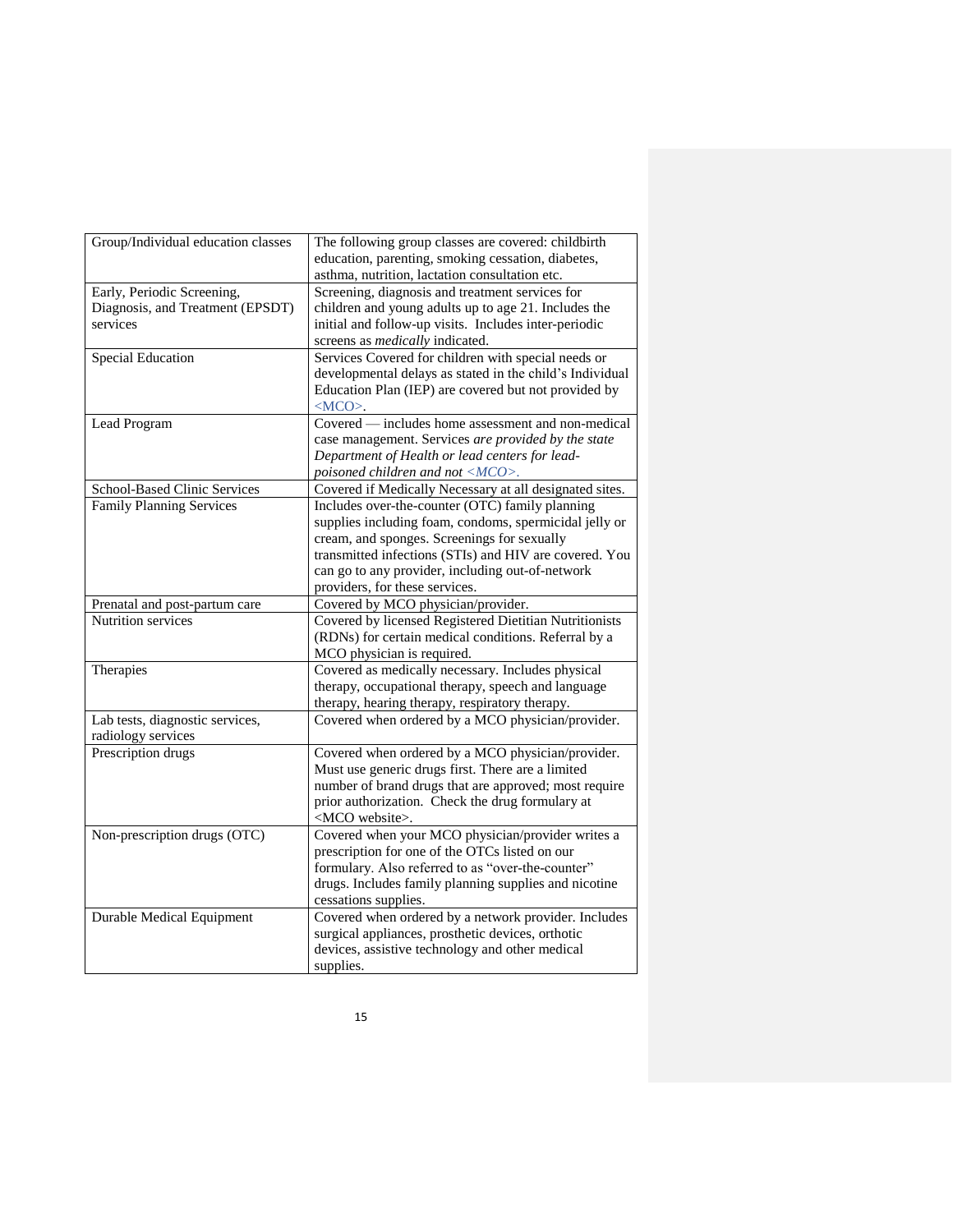| Hospital care, inpatient          | Covered as medically necessary. Includes Medicaid          |
|-----------------------------------|------------------------------------------------------------|
|                                   | covered services delivered in an inpatient hospital        |
|                                   | setting.                                                   |
| Hospital care, outpatient         | Covered as medically necessary. Includes Medicaid          |
|                                   | covered services delivered in an outpatient hospital       |
|                                   | setting. Includes physical therapy, occupational           |
|                                   | therapy, speech therapy, language therapy, hearing         |
|                                   | therapy, respiratory therapy, and other Medicaid           |
|                                   | covered services delivered in an outpatient hospital       |
|                                   | setting.                                                   |
| Emergency room services           | Emergency room services are covered both in and out        |
|                                   | of state for emergency situations. Prior authorization is  |
|                                   | not needed for emergency care.                             |
| Emergency transportation          | Covered as medically necessary.                            |
| <b>Behavioral Health services</b> | Includes community-based mental health and substance       |
|                                   | use counseling and treatment services.                     |
| Behavioral Health services,       | Covered as needed. Behavioral Health and Substance         |
| intensive                         | Use Disorder treatment includes but is not limited to      |
|                                   | the following: community-based narcotic treatment,         |
|                                   | methadone, detoxification, emergency services              |
|                                   | intervention, observation/crisis stabilization, acute      |
|                                   | inpatient services, acute residential treatment, partial   |
|                                   | hospital programs, mental health psychiatric               |
|                                   | rehabilitation residences (MHPRR), day programs,           |
|                                   | intensive outpatient treatment programs, assertive         |
|                                   | community treatment (ACT), integrated health homes         |
|                                   | (IHH), community mental health center services,            |
|                                   | home-based treatment services (HBTS), applied              |
|                                   | behavior analysis (ABA), personal assistance services      |
|                                   | and supports (PASS) and respite. Residential treatment     |
|                                   | does not include room and board. Services also include     |
|                                   | administratively necessary days ordered by the             |
|                                   | Department of Children, Youth and Families.                |
| Court-ordered mental health and   | Services are provided in-plan; includes transitional care  |
| substance use services            | management services after court-order services end.        |
| Preventive home health services   | Covered when ordered by a MCO physician/provider.          |
|                                   | Prior authorization may be required. Services include      |
|                                   | homemaker services, minor environmental                    |
|                                   | modifications, physical therapy, home assessment, and      |
|                                   | personal care services.                                    |
| Home care services                | Covered services provided under a home care plan           |
|                                   | authorized by a physician including full-time, part-       |
|                                   | time, or intermittent care by a licensed nurse or home     |
|                                   | health aide (certified nursing assistant) for patient care |
|                                   | and including, as authorized by a physician, physical      |
|                                   | therapy, occupational therapy, respiratory therapy, and    |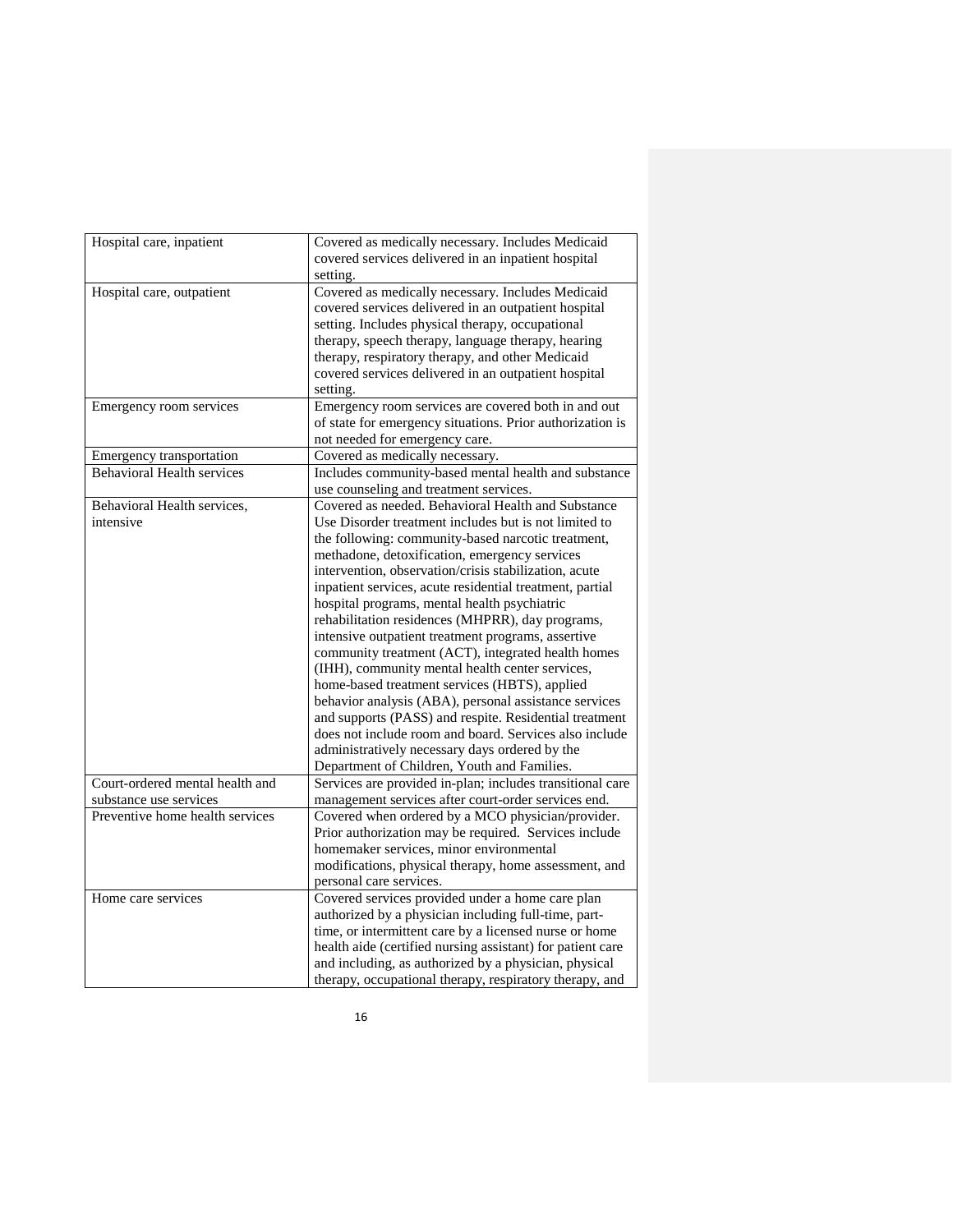|                                                               | speech therapy. Home care services include laboratory<br>services and private duty nursing for a patient whose<br>medical condition requires more skilled nursing than<br>intermittent visiting nursing care. Home care services<br>include personal care services, such as assisting the<br>client with personal hygiene, dressing, feeding, transfer<br>and ambulatory needs. Home care services also include<br>homemaking services that are incidental to the client's<br>health needs such as making the client's bed, cleaning<br>the client's living area, such as bedroom and bathroom,<br>and doing the client's laundry and shopping.<br>Homemaking services are only covered when the<br>member also needs personal care services. Home care<br>services do not include respite care, relief care, or day<br>care. |
|---------------------------------------------------------------|-------------------------------------------------------------------------------------------------------------------------------------------------------------------------------------------------------------------------------------------------------------------------------------------------------------------------------------------------------------------------------------------------------------------------------------------------------------------------------------------------------------------------------------------------------------------------------------------------------------------------------------------------------------------------------------------------------------------------------------------------------------------------------------------------------------------------------|
| Home health services                                          | Home health care is supportive care provided in the<br>home. Care may be provided by licensed healthcare<br>professionals who provide medical treatment needs or<br>by professional caregivers who provide daily assistance<br>to ensure the activities of daily living (ADLs) are met.<br>For patients recovering from surgery or illness, home<br>care may include rehabilitative therapies.                                                                                                                                                                                                                                                                                                                                                                                                                                |
| Rehabilitation services                                       | Physical, occupational, and speech/language therapy<br>provided in licensed outpatient rehabilitation centers<br>and ordered by a MCO physician.                                                                                                                                                                                                                                                                                                                                                                                                                                                                                                                                                                                                                                                                              |
| Adult day health                                              | Covered for frail seniors and other adults who need<br>supervision and health services during the daytime<br>when medically necessary. Prior authorization is<br>required.                                                                                                                                                                                                                                                                                                                                                                                                                                                                                                                                                                                                                                                    |
| Nursing home care, skilled nursing<br>facility care           | Covered for Rhody Health Partners and Rhody Health<br>Expansion members for 30 consecutive days.<br>All skilled and custodial care covered.                                                                                                                                                                                                                                                                                                                                                                                                                                                                                                                                                                                                                                                                                   |
| Hospice services                                              | Covered when ordered by a network provider. Services<br>are limited to those services covered by Medicare.                                                                                                                                                                                                                                                                                                                                                                                                                                                                                                                                                                                                                                                                                                                    |
| Services for members with<br>HIV/AIDS or at high-risk for HIV | Medical and non-medical case management services.<br>Benefits/entitlement counseling and referral activities<br>to help member to obtain get to public and private<br>programs.                                                                                                                                                                                                                                                                                                                                                                                                                                                                                                                                                                                                                                               |
| <b>Transplant services</b>                                    | Covered when ordered by a Health Plan physician.                                                                                                                                                                                                                                                                                                                                                                                                                                                                                                                                                                                                                                                                                                                                                                              |
| Gender Dysphoria Treatment                                    | Some services may require Prior Approval.                                                                                                                                                                                                                                                                                                                                                                                                                                                                                                                                                                                                                                                                                                                                                                                     |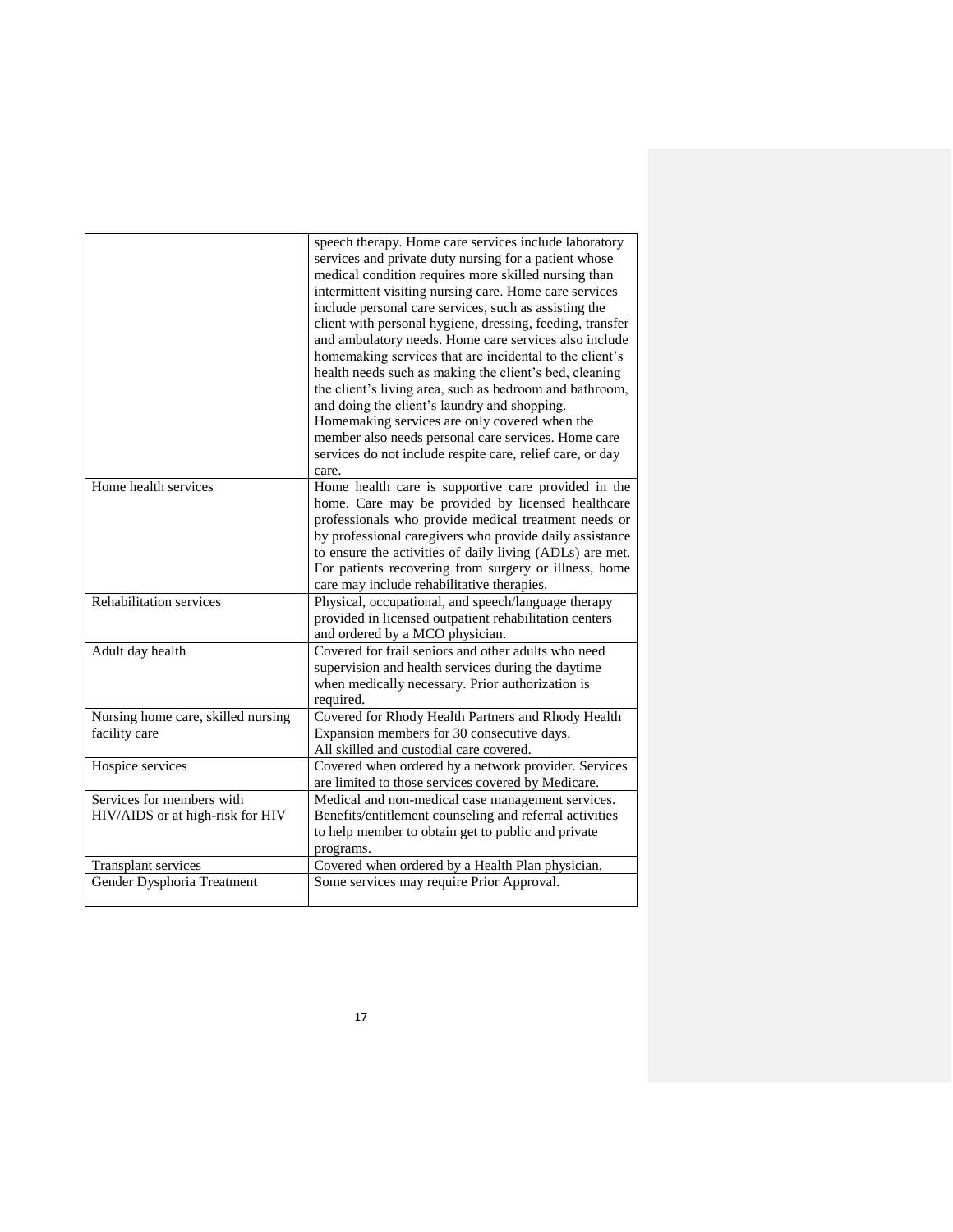# **Benefits from RI Medicaid**

| <b>Covered service/benefit</b> | Coverage                                                                                                                                                                                   |
|--------------------------------|--------------------------------------------------------------------------------------------------------------------------------------------------------------------------------------------|
| <b>Dental Services</b>         | Includes routine dental check-ups and treatment for<br>adults and children.                                                                                                                |
|                                | Children born before May 1, 2000 receive dental<br>benefits through UnitedHealthcare Dental & the RIte<br>Smiles program. Emergency dental services are<br>covered in-plan by <mco>.</mco> |
|                                | For older children and adults, dental services are<br>provided using the Medicaid (anchor) card.                                                                                           |
| Non-emergency medical          | Includes coverage for bus tickets, van or taxi ride to                                                                                                                                     |
| transportation                 | Medicaid covered or health plan prior approved                                                                                                                                             |
|                                | medical, dental, or other health care provider                                                                                                                                             |
|                                | appointments if no other transportation is available.                                                                                                                                      |
|                                | Must be scheduled in advanced.                                                                                                                                                             |

# **Extended Family Planning Benefits**

This benefit is for women who have:

- Qualified for RIte Care;
- Were pregnant and are now sixty days postpartum or sixty days post-loss of pregnancy;
- Are subject to losing eligibility for Medicaid.

Eligible women may receive for *up to twenty-four months* of the following schedule of family planning-related benefits:

| <b>Covered service/benefit</b>    | Coverage                            | Copay   |
|-----------------------------------|-------------------------------------|---------|
| Prescription and Non-Prescription | Covered, including these drugs:     | \$1.00  |
| <b>Family Planning Methods</b>    | emergency contraceptive pills,      |         |
|                                   | specific oral contraceptives,       |         |
|                                   | contraceptive patches, Depo-        |         |
|                                   | Provera, cervical caps, and         |         |
|                                   | diaphragms. Over-the-counter        |         |
|                                   | (OTC) family planning supplies,     |         |
|                                   | including foam, condoms,            |         |
|                                   | spermicidal jelly or cream and      |         |
|                                   | sponges, are covered with a         |         |
|                                   | prescription from your doctor.      |         |
| Outpatient Hospital Services and  | Tubal ligation (sterilization). IUD | \$15.00 |
| Surgery-related Services          | insertion and removal.              |         |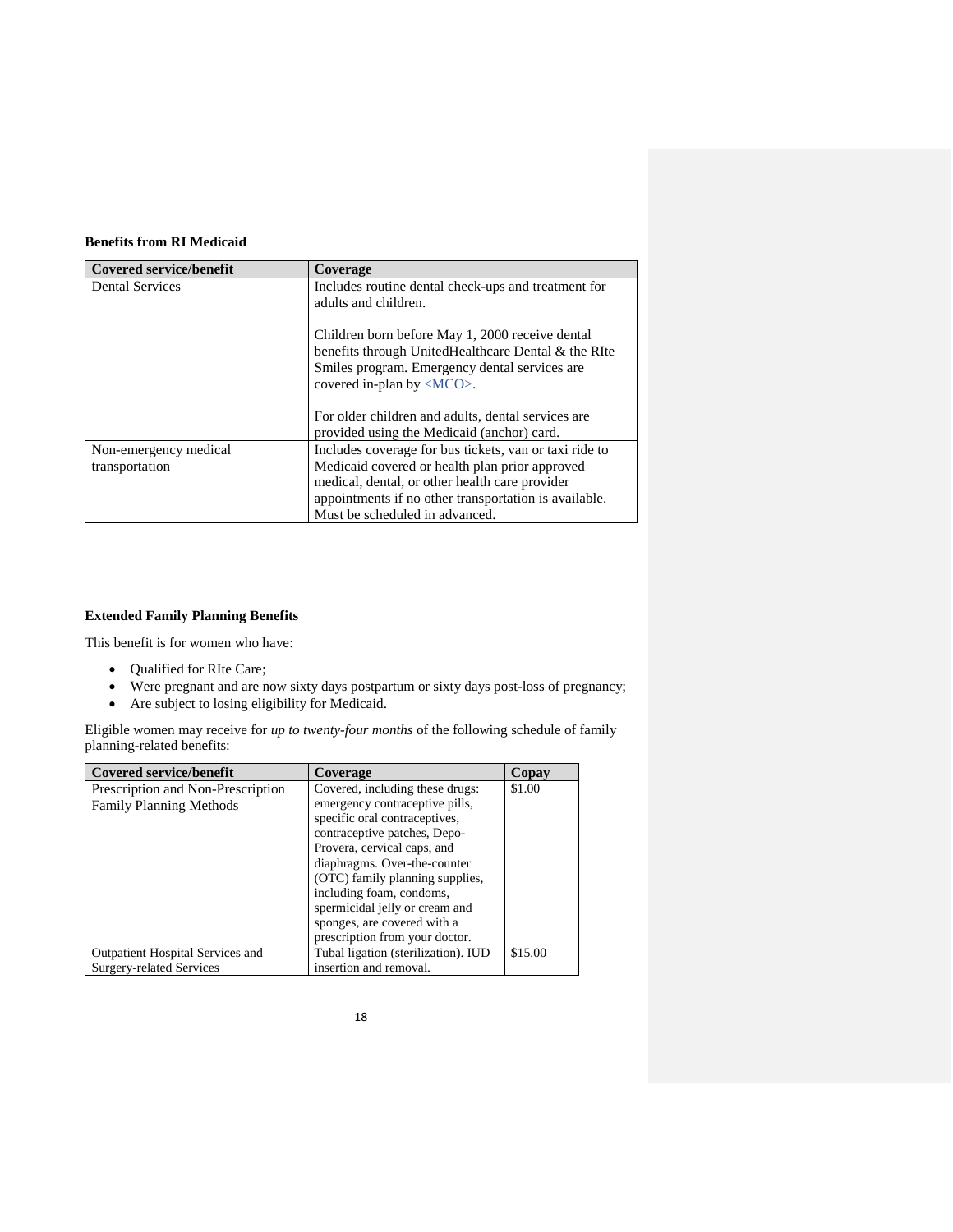| Outpatient Procedures (in the office or | One comprehensive GYN visit and     | \$2.00 |
|-----------------------------------------|-------------------------------------|--------|
| clinic) – Office Visit                  | up to 5 additional family-planning  |        |
|                                         | method related office visits. Tubal |        |
|                                         | ligation (sterilization). IUD       |        |
|                                         | insertion and removal.              |        |
| Referrals to Free Clinics for Other     | Referral for other services as      | None   |
| Medical Services Contact the Rhode      | needed. For example, referrals to   |        |
| Island Department of Health at          | the state's: Sexually transmitted   |        |
| 401.222.2320 for a list of clinics and  | disease clinic for treatment        |        |
| counseling locations that can provide   | Confidential HIV testing and        |        |
| these services to you                   | counseling sites                    |        |
| Gynecological Services (Well Woman      | Includes annual GYN exam, one       | \$2.00 |
| Care)                                   | comprehensive visit and up to 5     |        |
|                                         | family-planning visits annually.    |        |
| Laboratory                              | Includes pregnancy testing, annual  | None   |
|                                         | pap smear, sexually transmitted     |        |
|                                         | disease testing, anemia testing,    |        |
|                                         | dipstick urinalysis, and urine      |        |
|                                         | culture                             |        |

# **Out-of-Network Services**

| <b>Covered service/benefit</b> | Coverage                                                     |
|--------------------------------|--------------------------------------------------------------|
| Emergency care                 | Covered in the United States and its territories. No         |
|                                | prior authorization needed.                                  |
| Family planning services       | Members can see $\langle MCO's \rangle$ providers or out-of- |
|                                | network providers for family planning services. No           |
|                                | referral is needed.                                          |
| All Other Services             | Require prior authorization from <mco>. Call</mco>           |
|                                | Member Services at <telephone #="">.</telephone>             |

# **Non-Covered Services**

- Experimental procedures
- Abortion, except to preserve the life of the woman or in cases of rape or incest
- Private rooms in hospitals, unless medically necessary
- Cosmetic surgery
- Infertility treatment services
- Medications for sexual or erectile dysfunction

# **Member Rights and Responsibilities**

As a member of <MCO>, you have a **RIGHT**: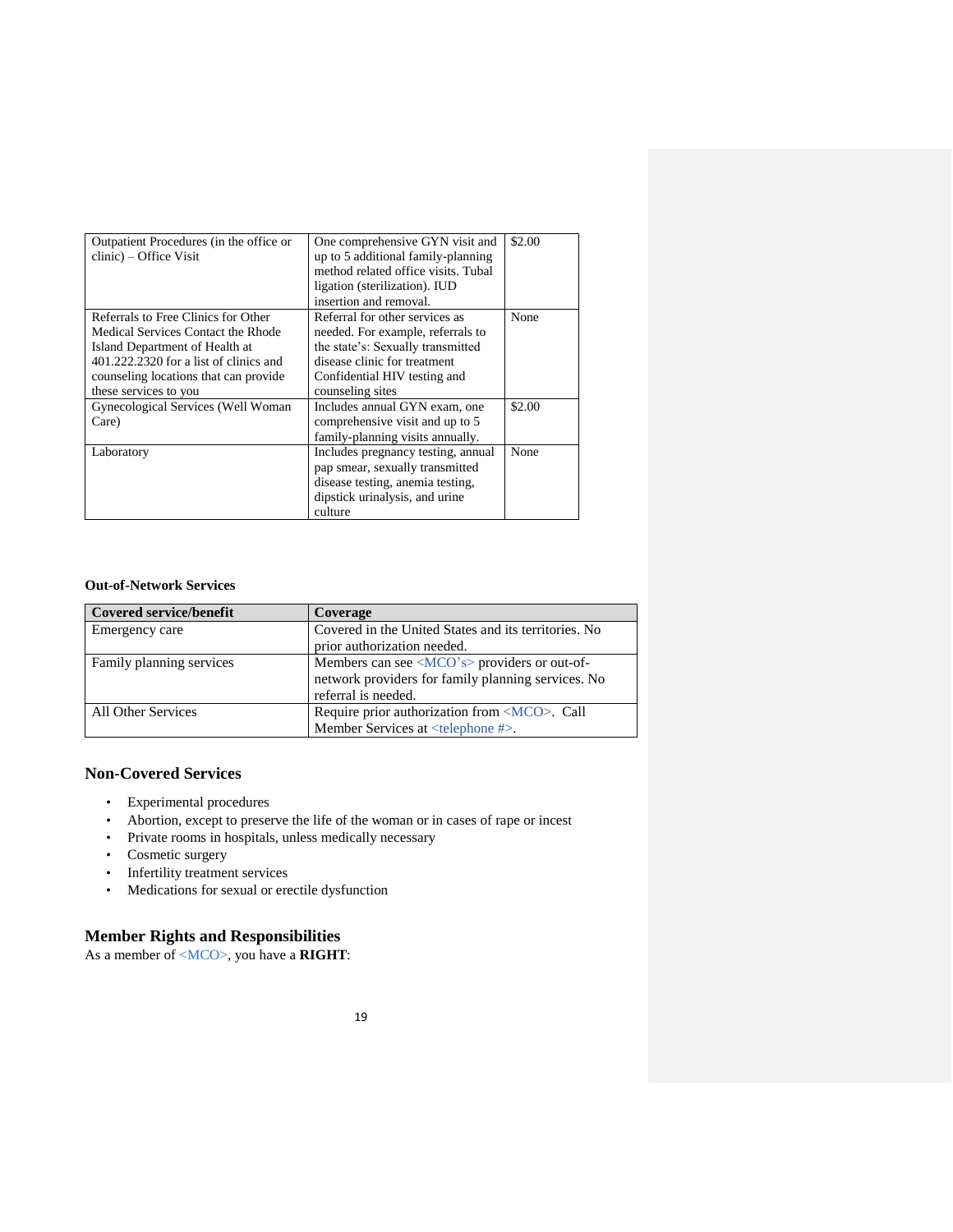- To receive information about <MCO>, its services, providers and members' rights and responsibilities
- To be treated with respect and dignity and right to privacy.
- To participate with your providers in decision-making about your health care, including the right to refuse treatment.
- To privacy of all records and communications as required by law.  $\langle \langle MCO \rangle$  employees follow a strict confidentiality policy regarding all member information.)
- To respectful, personal attention without regard to your race, national origin, gender, gender identity, age, sexual orientation, religious affiliation, or preexisting conditions.
- To an open discussion of appropriate home and community services or medically necessary treatment options for your conditions, regardless of cost or benefit coverage.
- To get a second medical opinion for medical and surgical concerns.
- To voice grievances, complaints or appeals about  $\langle MCO \rangle$  or the care provided by its providers and/or agencies.
- To make recommendations about <MCO>'s Member Rights and Responsibilities policies.
- To refuse treatment, and if you do, it will not affect your future treatment.
- To receive information on available treatment options and alternatives.
- To be free from any form of coercion, discipline, or retaliation.
- To request and receive a copy of your medical records, and request that they be amended or corrected.
- To be given health care services.
- To exercise your rights, and that the exercise of those rights does not negatively affect the way <MCO> and its providers treat you.

#### You have a **RESPONSIBILITY** to:

- To report changes such as, address, income, family size, etc. to the State (Healthsource RI or the Department of Human Services) within 10 days of the change.
- To choose a PCP and primary care site. Your PCP will coordinate all of your medical care. You may change your PCP at any time by calling <MCO> Member Services.
- To have all of your medical care provided by, or arranged by, a provider in the  $\langle MCO \rangle$ network.
- To carry your <MCO> member ID and your Rhode Island Medicaid card with you
- To provide, to the extent possible, information that  $\langle MCO \rangle$  and its practitioners and providers need to care for you.
- To learn about your health problems and understand the health plan treatment you and your provider agree on.
- To follow the plans and instructions for care that you have agreed on with your providers.
- To talk with your PCP about all specialty care. If you need a specialist, your PCP will work with you to make sure you get quality care.
- To call your PCP first for help if you have an urgent medical condition. If an emergency is life threatening, call 911 right away or go to the nearest emergency room.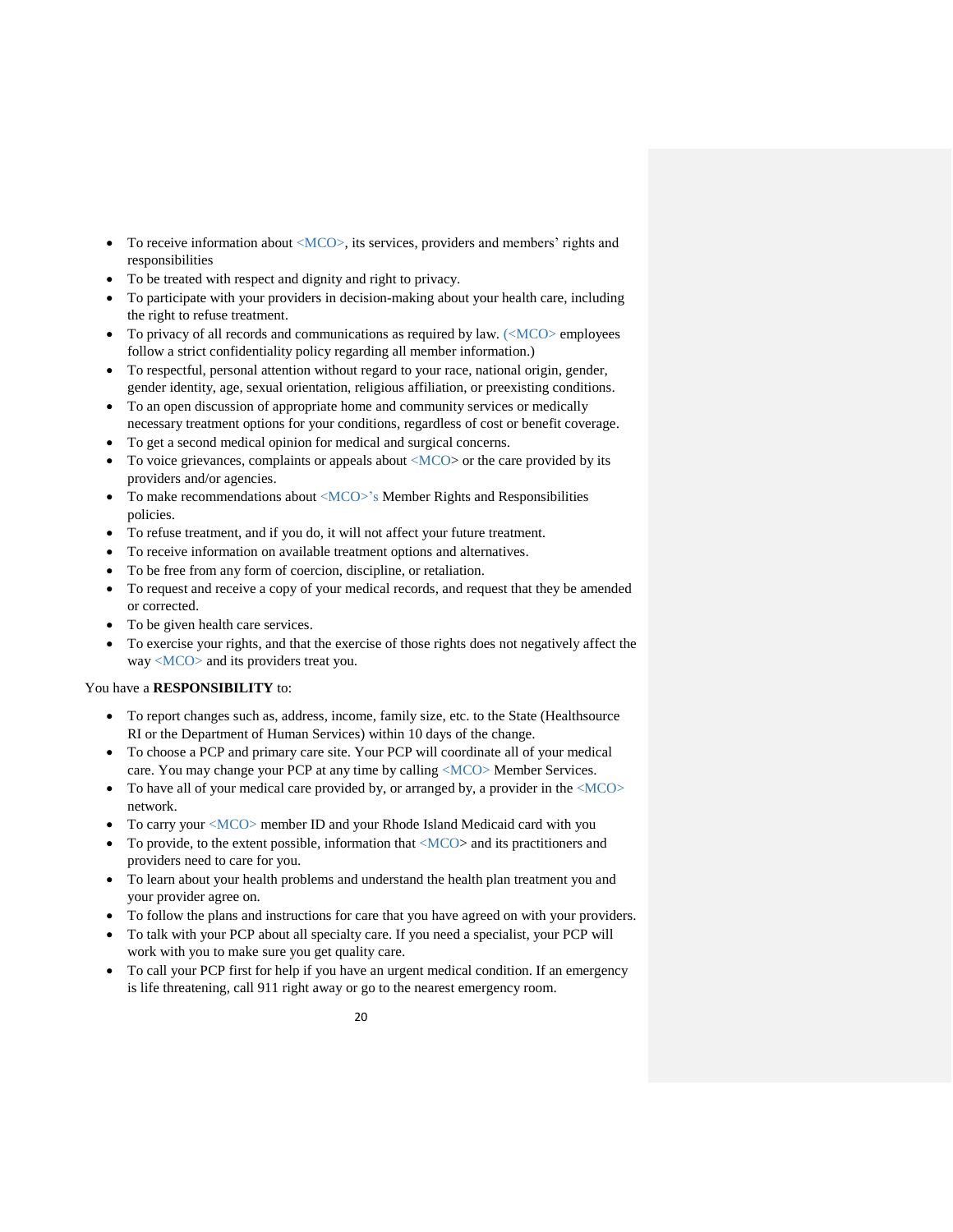Call <MCO> Member Services if you have any questions about your rights and responsibilities.

# **Advance Directives**

When you can no longer make health care decisions for yourself, there are documents that will help make your wishes known. These are called living wills and durable power of attorney.

- A living will is a set of instructions. It says what should happen if you become seriously ill and are unable to communicate.
- Durable power of attorney lets another person make health care decisions for you. You choose who this person will be. It could be your spouse, a family member, or a friend.

Advance directives explain the treatment you want if you become seriously ill or injured. Advance directives can be written or spoken. Ask your primary care provider about these options. You also can find more information and related forms at the Rhode Island Department of Health website, [www.health.ri.gov/lifestages/death/about/endoflifedecisions /](http://www.health.ri.gov/lifestages/death/about/endoflifedecisions%20/) .

#### **Complaints, Grievances, and Appeals**

You have a right to make a complaint, file a grievance or an appeal. If you are unhappy about the care or services you receive, we want to know about it, so we can help fix the problem.

#### **Can someone else complain or file a grievance or appeal for me?**

Yes. Your doctor, another provider, friend, family member or anyone you want, can ask for you. First you must let us know in writing that you are allowing that person to work with us. Members can complete an *Authorized Representative form* that gives the person permission to help with your complaint, grievance or appeal. <MCO> **must** get the completed form before we can talk to the person you've identified. Keep a copy of your Authorized Representative form. The form is valid for one year from the date you sign it unless you tell us you no longer want to allow someone to act on your behalf. To get an Authorized Representative form, call Member Services.

#### **Complaints**

You or your authorized representative have the right to file a complaint at any time. Please call your <MCO> Member Services. We can address your questions or concerns about benefits, services, access to appointments, wrong bills you receive or other issues. If possible, we will resolve your problem at the time of your call. If that is not possible, we will ask for more information and get back to you within <MCO specified timeframe> calendar days after your complaint is filed. At any time, we may ask you for more information.

You, or your authorized representative, can also file a complaint or grievance in writing. Send them to:

<MCO>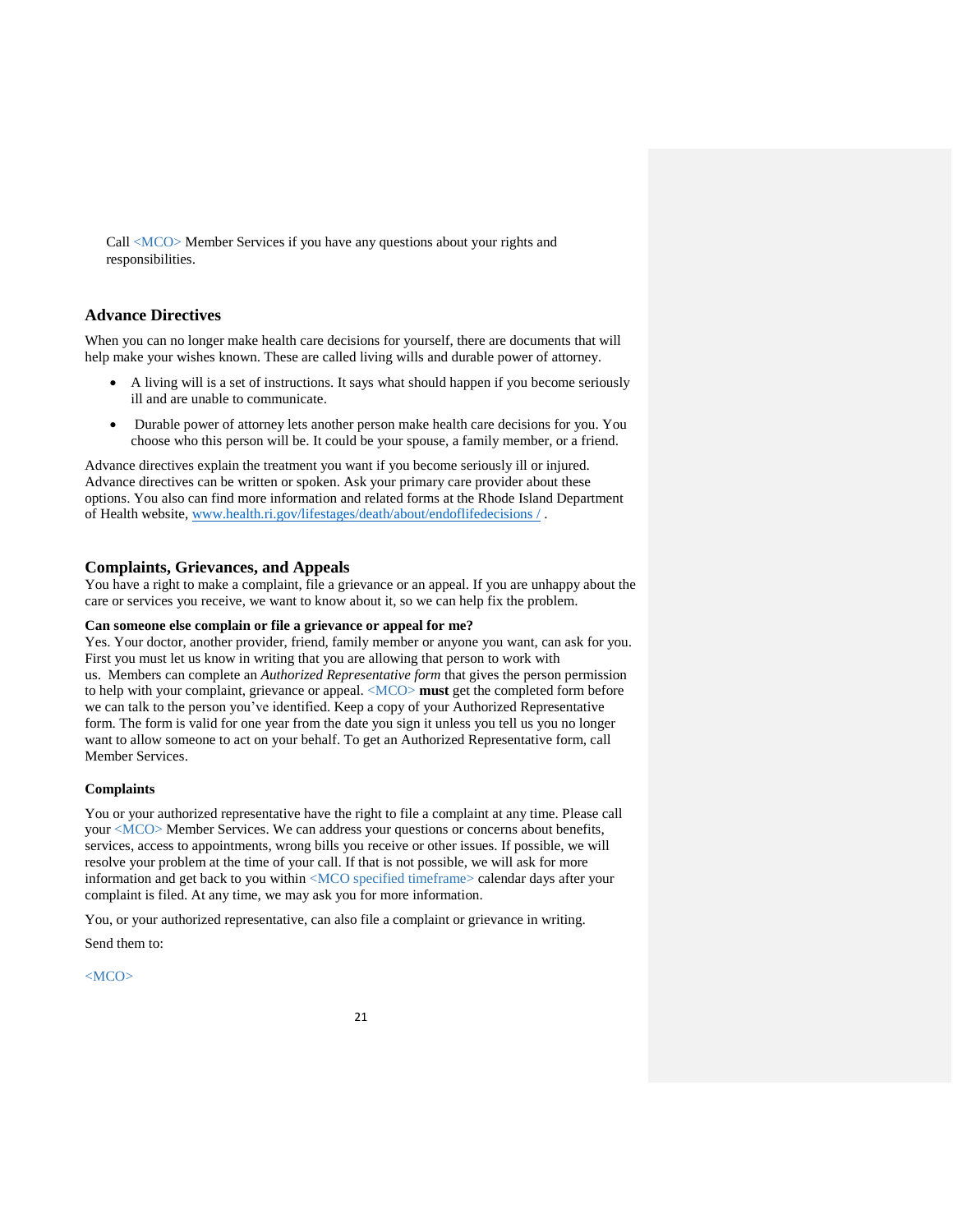Attn: <department> <address> <address>

#### **Grievances**

A grievance is a dissatisfaction about any matter other than a service not being covered. Examples of a grievance include:

- You are not satisfied with the way we responded to your complaint
- You disagree with us asking for more time to make an authorization decision
- You have concerns of quality of care or services provided
- You feel a provider or their employee was rude
- You feel a provider did not respect your member rights

You may file a grievance at any time. We will respond to your grievance within 90 calendar days. Sometimes we need more information or time to decide. If we need more time, we will contact you to let you know.

You or your authorized representative can file a grievance in writing or over the phone at any time. Filing a grievance will not affect your health coverage.

#### **Appeals**

An appeal is a request to change a decision made by  $\langle MCO \rangle$  for medical care, services, or drugs that you or your provider believe you should receive. It could also be a request for services or supplies that are not included in your covered benefits that you or your provider believe you should receive. You or an authorized representative can file an appeal in writing, in person, or by calling <MCO> Member Services. Requests to review services that were denied by us must be made within 60 calendar days of our decision to deny a service or supply. We will review the care or services that were denied or the coverage decision that was made.

Send written appeals to:  $<$ MCO $>$ Attn: <department> <address> <address>

> Qualified <MCO> staff decide on appeals that are not about medical issues. Qualified health care professionals decide on appeals about medical issues. about your appeal within 30 calendar days of our receiving it. We may ask you for an additional 14 calendar days if we need more to look into your appeal.

**Commented [CK(-C1]:** Delete "Period" (.) and delete "about your appeal"

**You have a right:**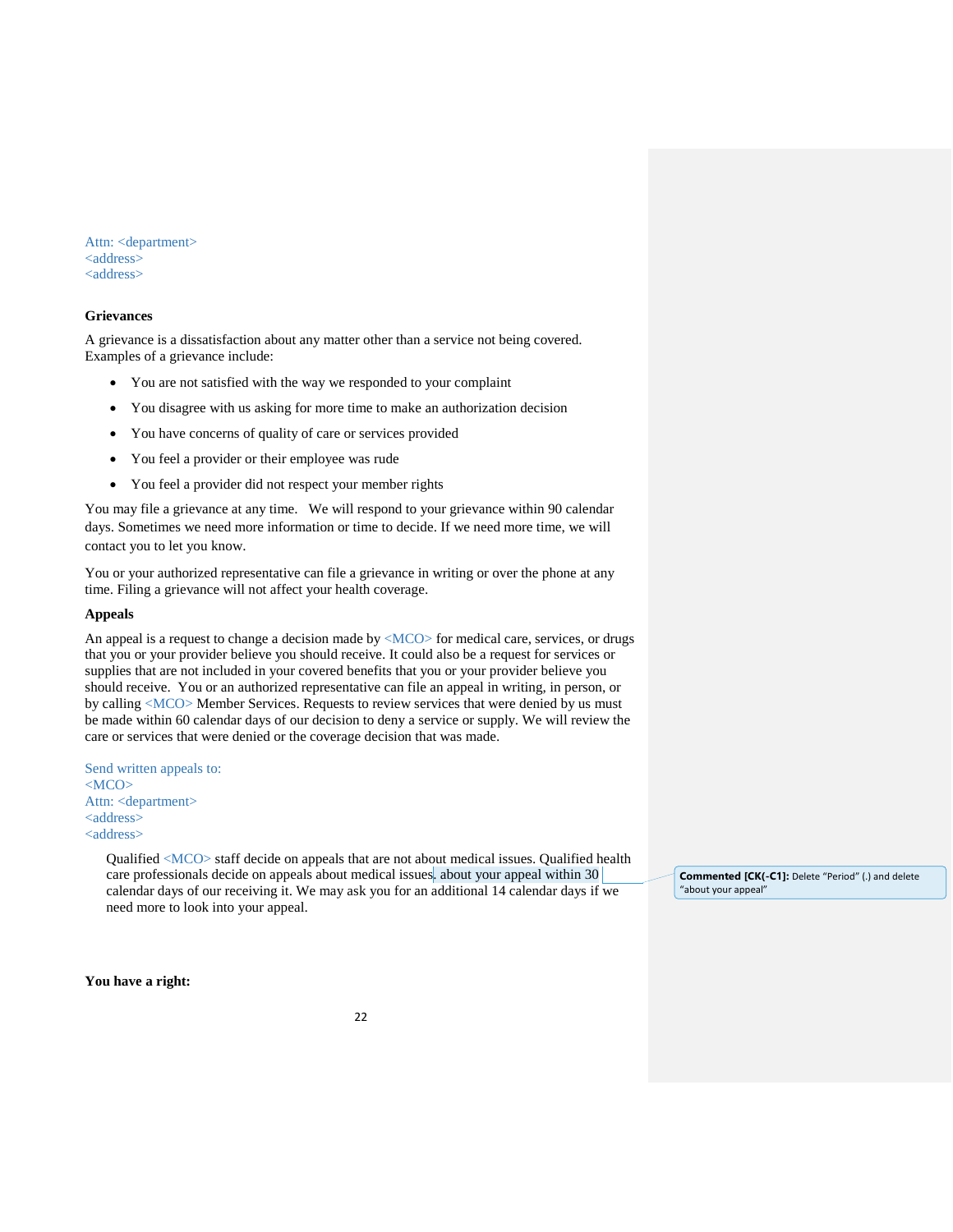- You have a right to ask for and get copies of all documents related to your appeal. You may add information about the appeal to your file in writing or in person.
- You have a right to continue to have Medicaid covered services while your appeal is under review. To have these Medicaid covered services continue, you must call or tell us within 10 calendar days of the denial. If your appeal is denied, you may have to pay for the cost of any continued benefits you received. If your appeal is approved and you did not request that your services be continued while your appeal was being decided, we will authorize or provide services within 72 hours.
- You have a right to a fast (expedited) appeal if your provider feels a delay in your care or treatment might be a risk to your life or cause you severe pain. You or your provider should call <MCO> Member Services to request a fast appeal.

#### **Urgent (Fast) Appeals**

You can ask us for an urgent or "fast" appeal if waiting up to 30 calendar days for a decision would cause severe pain or could be a risk to your life without immediate medical attention. When your provider feels a delay in your care or treatment might be a medical emergency, you or your provider should call <MCO Member Services> to request a fast appeal. We will respond to your fast appeal within 72 hours of receiving it. We may need to extend our review time for up to 14 days. If we need to extend our timeframe, we will notify you within 2 calendar days of our decision to extend the timeframe.

If you disagree with our decision to take more time, you may file a **GRIEVANCE** with us. If we deny your request for a fast appeal, we will decide on your appeal within 30 calendar days of receiving your appeal.

#### **External Appeals**

After you complete the appeal process with your MCO, and you are still not satisfied, you can request that an Independent Review Organization (IRO) review your appeal for medical services. Requests for external appeals must be received within four months from the date of your appeal decision. Call <MCO's Member Services> for help or for written directions on how to file an external appeal.

#### **State Fair Hearing**

If you are not satisfied with the outcome of the MCO's appeal decision, you may request a State Fair Hearing. Your request must be within one hundred and twenty (120) calendar days from the date of your appeal decision. The State Fair Hearing is facilitated by the Executive Office of Health and Human Services (EOHHS). You have a right to have Medicaid covered services continue while you are going through a State Fair Hearing. If the State Fair Hearing appeal is denied, you may be responsible for the cost of any continued benefits you received. To request a State Fair Hearing, you can either:

- Call 401-462-2132 (TDD 401-462-3363), after you have finished the MCO's internal appeal process, or
- Fax your request to 401-462-0458, or
- Email your request to: OHHS.AppealsOffice@ohhs.ri.gov.or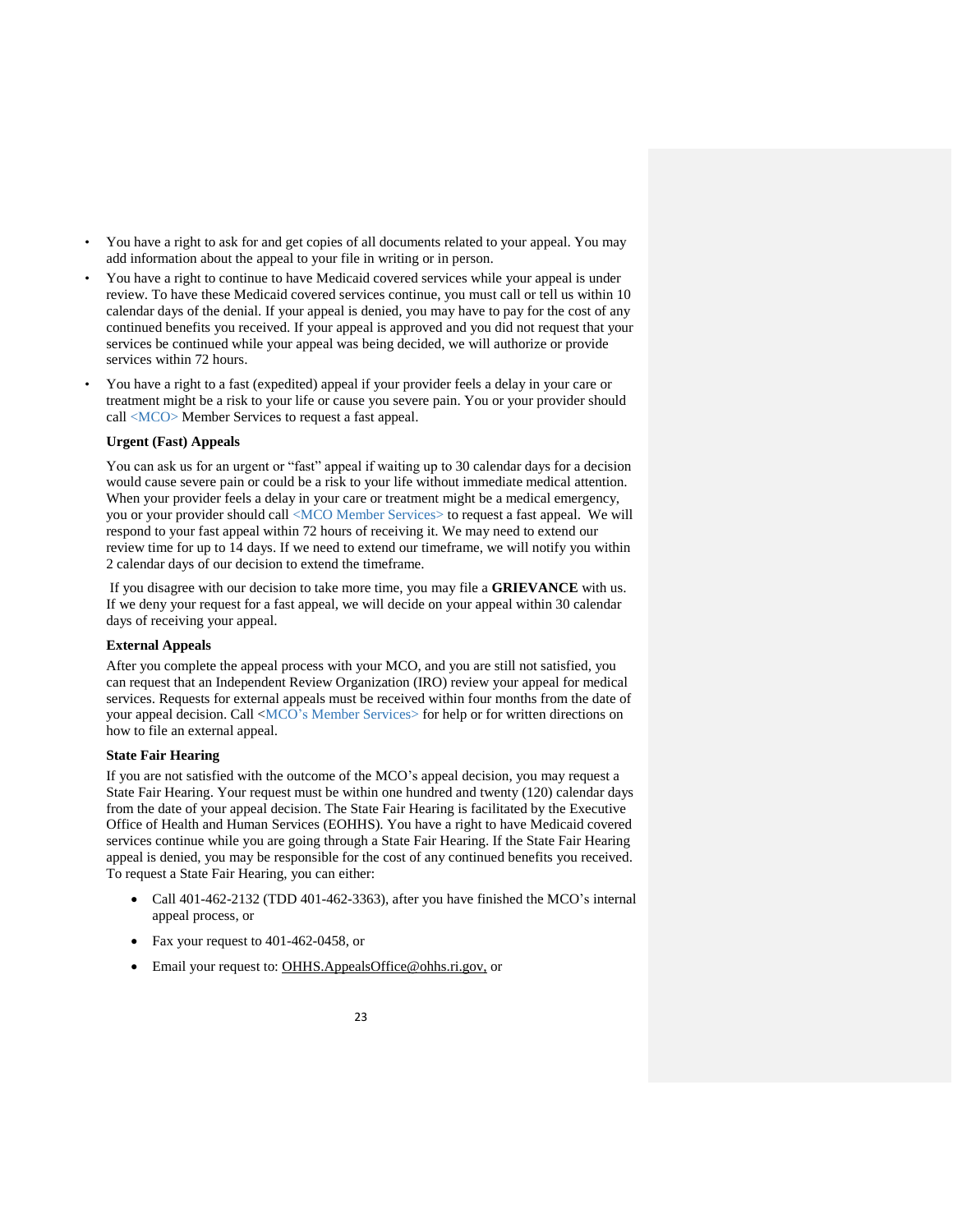• Mail your request to: EOHHS Appeals Office, Virks Building, 3 West Road, Cranston, RI 02920.

#### **Complaints About the Appeal Process**

You can file a complaint at any time during the appeal process with the Office of the Health Insurance Commissioner (OHIC) through the consumer helpline:

RI Insurance Resource, Education, and Assistance Consumer Helpline (RIREACH) 1210 Pontiac Avenue, Cranston, RI 02920 Telephone: 1-855-747-3224 Website: [www.rireach.org](http://www.rireach.org/) Email: [rireach@ripin.org](mailto:rireach@ripin.org)

For help with your complaint, grievance or appeal, you may also call RI Legal Services at 401-274-2652.

# **Other Health Plan Information How to disenroll from <MCO>**

You may change your health plan during the state's annual open enrollment period or within 90 calendar days of joining  $\langle MCO \rangle$ . If you wish to disenroll at any other time, you may do so for any of the following reasons: poor quality of care, poor continuity of care (such as lack of access to your PCP or necessary specialty services), discrimination, lack of access to transportation, moving out of state, or for other good reasons. Visit [www.eohhs.ri.gov](http://www.eohhs.ri.gov/) to get a Request to Change Health Plans form. The Rhode Island Executive Office of Health and Human Services (EOHHS) will decide if you can change plans.

# **Coordination of Benefits** (COB)

If you or any member of your family have another health plan, that plan is your primary insurance. <MCO> would be your secondary health plan. Call Member Services if you have other insurance or if that coverage has ended

# **CurrentCare** ®

The more information your providers have about your medical history, the better they can care for you. You may see more than one provider. You may have had visits to a hospital, provider's office, or community clinic. Each of these providers can do a better job caring for you if they have access to all of your medical records in one place. CurrentCare<sup>®</sup> is a database that can give them those records. It is Rhode Island's electronic health network. If you sign up, you give permission to your providers to see your health information in the database. This keeps all of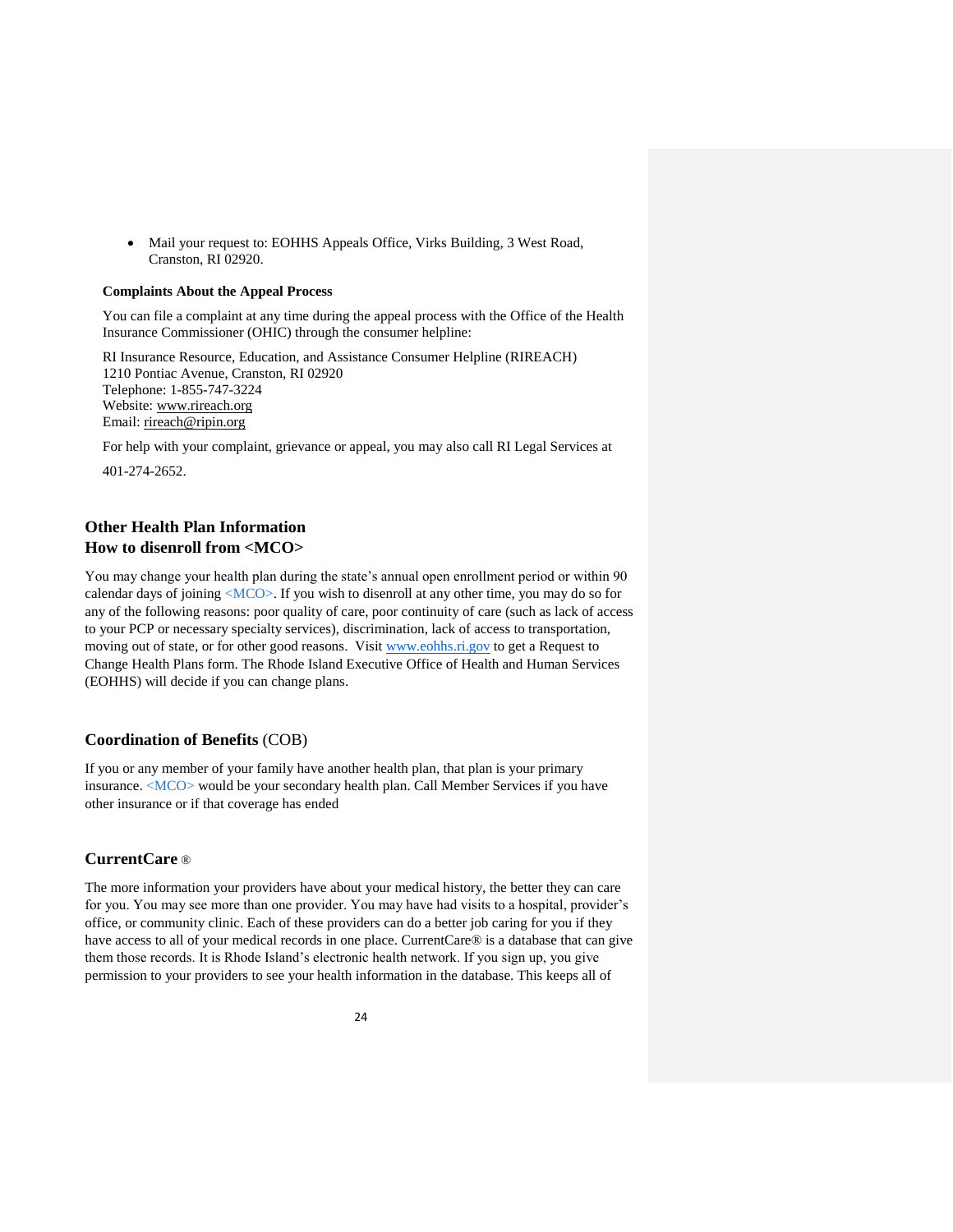your providers informed and allows them to easily coordinate your health care. If you want to sign up for CurrentCare, call 1-888-858-4815. There is no cost to join.

#### **Rhode Island All-Payer Claims Database**

<MCO> is required by law to report data about its members' health care use and costs. This information will be put in the Rhode Island All-Payer Claims Database. It will be used by policy makers to make better health care decisions. You have the choice:

1. If you want your family's data in the records, you do not have to do anything.

2. If you want to have your data left out, please go to [www.riapcd-optout.com.](http://www.riapcd-optout.com/) If you cannot get online, please call Rhode Island's Health Insurance Consumer Support at 1 855-747-3224. If you have a question or want to learn more, email [riapcd@ohic.ri.gov.](mailto:riapcd@ohic.ri.gov)

#### **Fraud, Waste and Abuse**

If you suspect or know that fraud, waste, or abuse is occurring, report it immediately. Fraud happens when a member or provider does something that is not honest so that he/she or another person experiences positive results or some type of benefit or incentive. Waste happens when there is an overutilization of services or other practices that, directly or indirectly, result in unnecessary costs to the health care system. Abuse happens when appropriate business and medical practices are not followed, and the result is an unnecessary cost to the Medicaid program. Reporting fraud, waste, and abuse will not affect how you will be treated by <MCO>. You have the choice to remain anonymous when you make the report. Provide as much information as possible; this will assist those investigating the report.

Some examples of fraud, waste or abuse are:

- Sharing, loaning, changing or selling a health plan or Rhode Island Medicaid ID card so someone else can get health care services.
- Using someone else's health plan or Rhode Island Medicaid ID card to get health care services.
- Using a provider's prescription pad to alter or forge a provider's prescription to receive drugs.
- Receiving benefits in both Rhode Island and another state.
- Lying about how much money you make or where you live to become eligible for benefits.
- Selling or giving prescriptions to others that were prescribed to you.
- Providers or hospitals that bill you or your health plan for services that were never provided.

There are many ways to report fraud, waste, and abuse:

• Call <MCO> Member Services or write <MCO> a letter;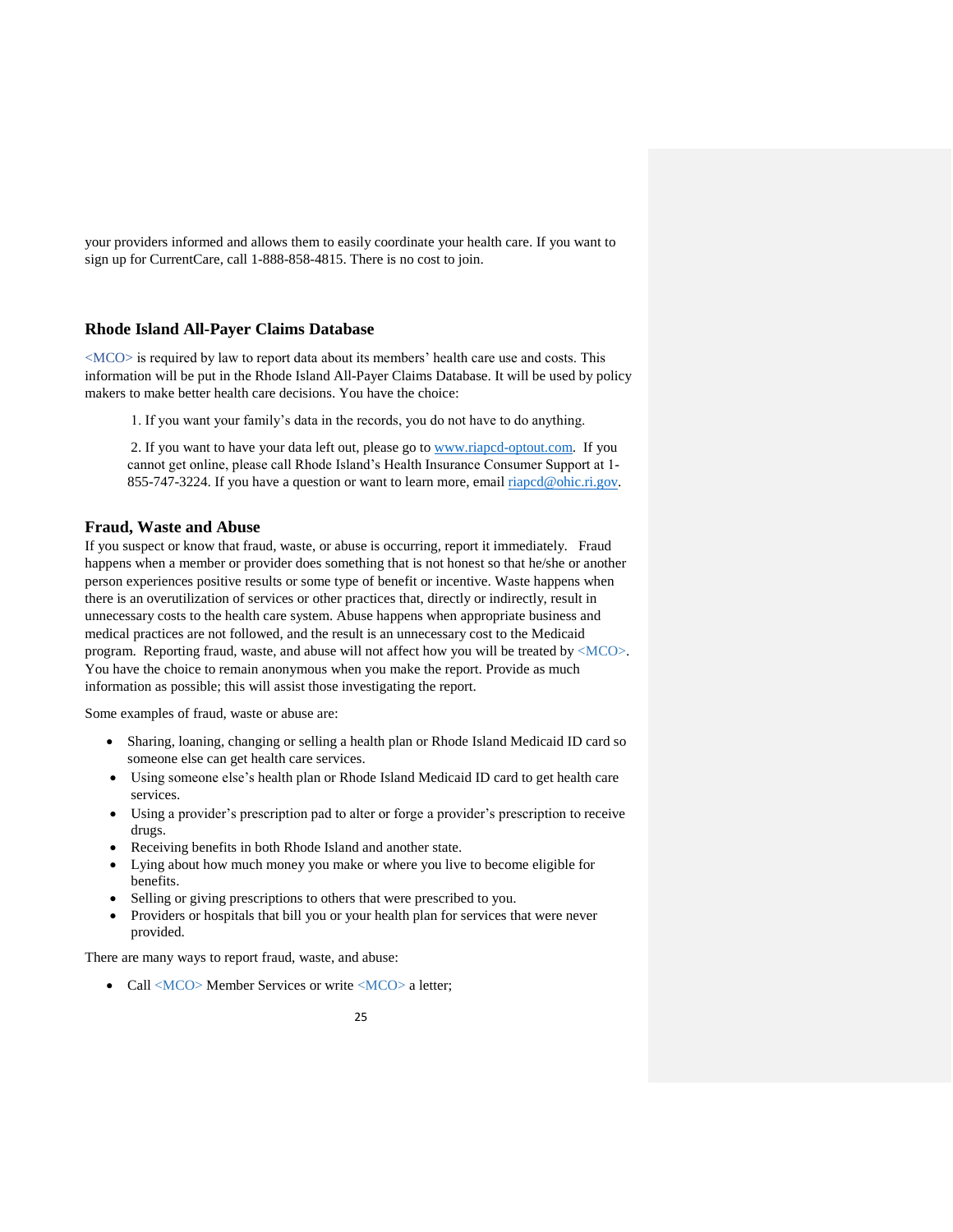- Call the  $\langle MCO \rangle$  Compliance Hot line at  $\langle 800.XXXXXX \rangle$ ;
- Contact the RI Office of Program Integrity at (401) 462-6503;
- RI Department of Human Services Fraud hotline for reports on CCAP, SNAP, RI Works and GPA at (401) 415-8300;
- Department of RI Attorney General for reports on Medicaid fraud, Patient Abuse or Neglect, or Drug Diversion at (401) 222-2556 or (401) 274- 4400 ext. 2269.

#### **Parity**

Behavioral health and substance use disorder services are considered essential health benefits. <MCO> ensures that financial requirements (such as co-pays and deductibles) and treatment limitations (such as limits on visits) that apply to mental-health or substance use disorder benefits are no stricter than the limits that insurance plans place on medical or surgical benefits. If you think that your ability to get behavior health services is different than getting medical services, call <MCO Member Services> and tell them you have a parity complaint.

# **Definitions**

**Appeal:** An appeal is a special kind of complaint you make if you don't agree with a decision to deny a request for health care services. You may also file an appeal if you disagree with a decision to stop or reduce services that you are receiving. For example, you may ask for an appeal if <MCO> does not pay for an item or service you think you should be able to get. There is a specific process that we must use when you ask for an appeal.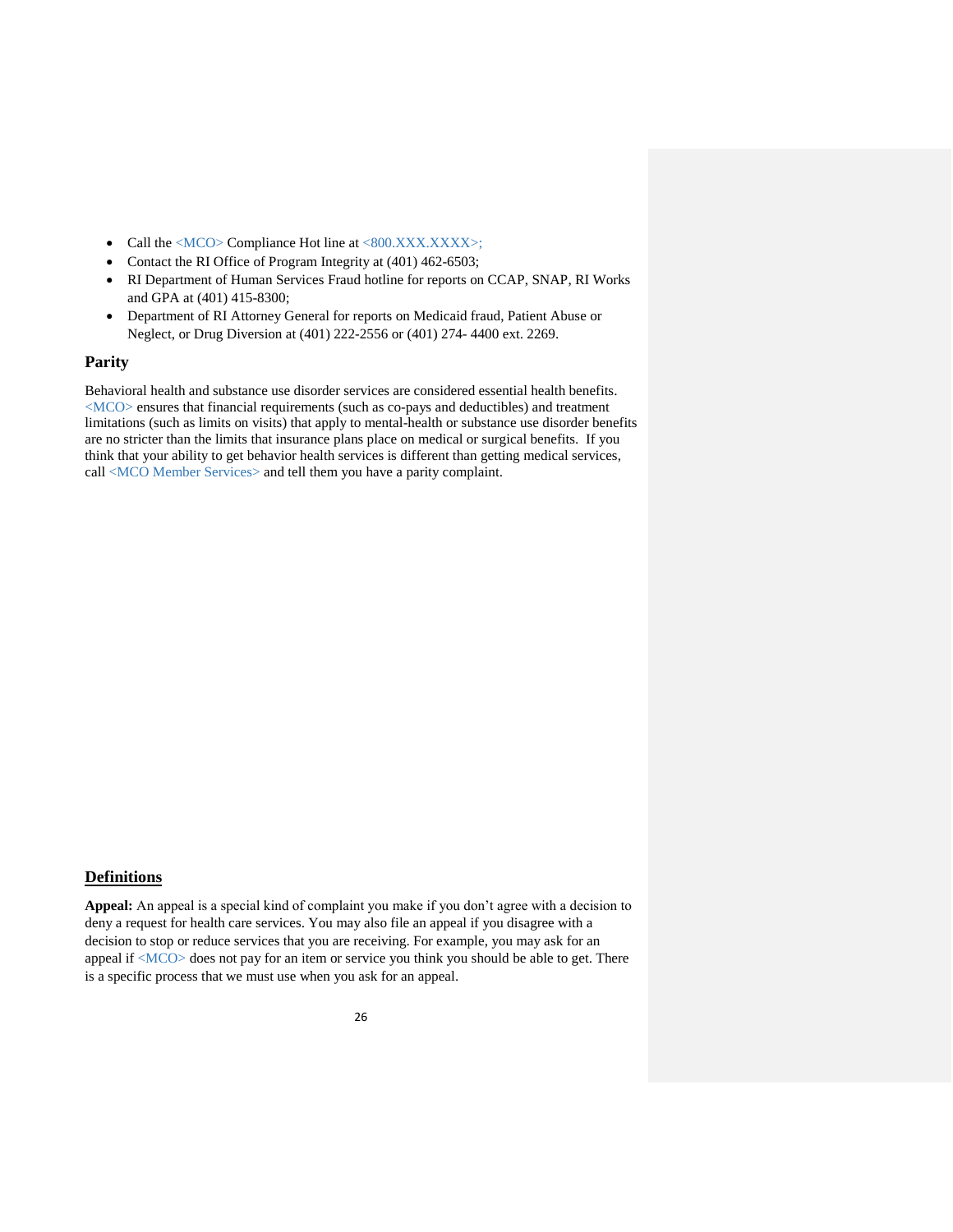**Complain**t: a concern about benefits, services, access to appointments, wrong bills you receive or other issues. If possible, we will resolve your problem at the time of your call.

**Coordination of Benefits (COB):** If you have another health plan, that plan is your primary insurance. <MCO> would be your secondary health plan. Call Member Services if you have other insurance or if that coverage has ended.

**Copayment:** a payment made by a member for health services in addition to that made by an insurer.

**Durable Medical Equipment (DME):** Bought or rented items such as hospital beds, oxygen equipment, seat lift equipment, wheelchairs, and other medically necessary equipment ordered by a health care provider to be used in a patient's home.

**Emergency Medical Condition:** An illness, injury, symptom or condition so serious that a lay person would seek care right away to avoid severe harm.

**Emergency Medical Transportation:** Also known as ambulance services or paramedic services, are emergency services which treat illnesses and injuries that require an urgent medical response and transport to acute care facility.

**Emergency Room Care:** Care given for a medical emergency when you believe that your health is in danger.

**Emergency Services:** An emergency is a potential life-threatening illness or injury. It can cause serious pain or harm to you if you do not receive treatment right away.

**EPSDT:** Early, Periodic, Screening, Diagnostic and Treatment

**Excluded Services:** Items or services that <MCO> does not cover.

**Grievance:** A complaint about the way your health plan is giving care or dissatisfaction about anything other than a service not being covered. Examples of a grievance include: dissatisfied with the way your health plan responded to your complaint; your health plan asking for more time to make an authorization decision; you have concerns about quality of care or services you got; you feel a provider, or their employee was rude, or you feel a provider did not respect your member rights. A grievance is not the way to deal with a complaint about a treatment decision or a service that is not covered (see Appeal).

**Habilitation Services & Devices:** Health care services that help you keep, learn, or improve skills needed for daily living. Examples include therapy for a child who isn't walking or talking at the expected age. These services may include physical and occupational therapy, speechtherapy, and other services for people with disabilities in a variety of inpatient and/or outpatient settings.

**Health Insurance:** A contract that requires your health insurer to pay some or all your health care costs in exchange for a premium.

**Home Health Care:** Skilled nursing care and home health aide services, physical therapy, occupational therapy, speech-language therapy, medical social services, durable medical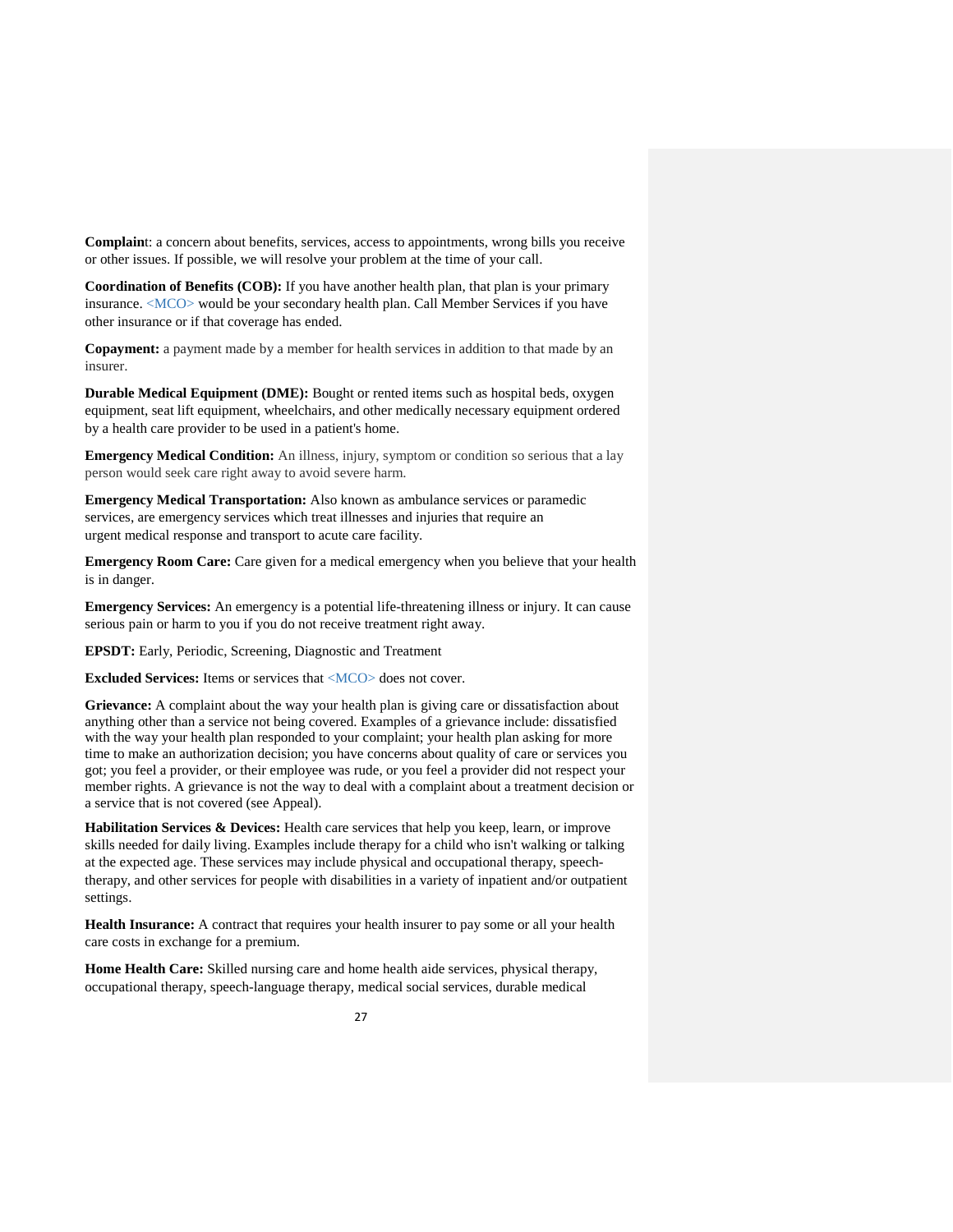equipment (such as wheelchairs, hospital beds, oxygen, and walkers), medical supplies, and other services supplied in the home.

**Medically Necessary:** Direct care**,** services or supplies that are needed for the diagnosis or treatment of your medical condition, behavioral health, or prevention of worsening of your condition. They must meet the standards of good medical practice and aren't for the convenience of you or your doctor.

**Network:** A group of doctors, hospitals, pharmacies, and other health care experts hired by a health plan to take care of its members.

**Non-participating Provider:** A health care provider or supplier who is not contracted with your health plan.

**Physician Services:** Services provided by an individual licensed under state law to practice medicine or osteopathy.

**Plan:** Managed care entity that manages the delivery of health care services.

Prior Authorization: Health plan approval necessary before you get care.

**Participating Provider:** A healthcare provider or supplier who is contracted with the Plan and agrees to accept health plan members. Also known as network or in-network provider.

**Premium:** The amount paid for health insurance every month.

**Prescription Drug Coverage:** Health insurance or plan that helps pay for prescription drugs and medications.

**Prescription Drugs:** Drugs and medications that, by law, require a prescription.

**Primary Care Physician/Provider:** A doctor (MD or DO), nurse practitioner, physician assistant who is trained to give you basic care. Your primary care provider (PCP) is the person you see first for most health problems. He or she makes sure that you get the care that you need to keep you healthy.

**Referral:** Request from your PCP to your health plan to approve appointment and/or treatment to a specialist.

**Rehabilitation Services & Devices: Services** ordered by your PCP to help you recover from an illness or injury. These services are given by nurses and physical, occupational, and speech therapists. Examples include working with a physical therapist to help you walk and with an occupational therapist to help you get dressed.

**Skilled Nursing Care:** A level of care that includes services that can only be performed safely and correctly by a licensed nurse (either a registered nurse or a licensed practical nurse).

**Specialist:** A doctor who treats only certain parts of the body, certain health problems, or certain age groups. For example, some doctors treat only heart problems.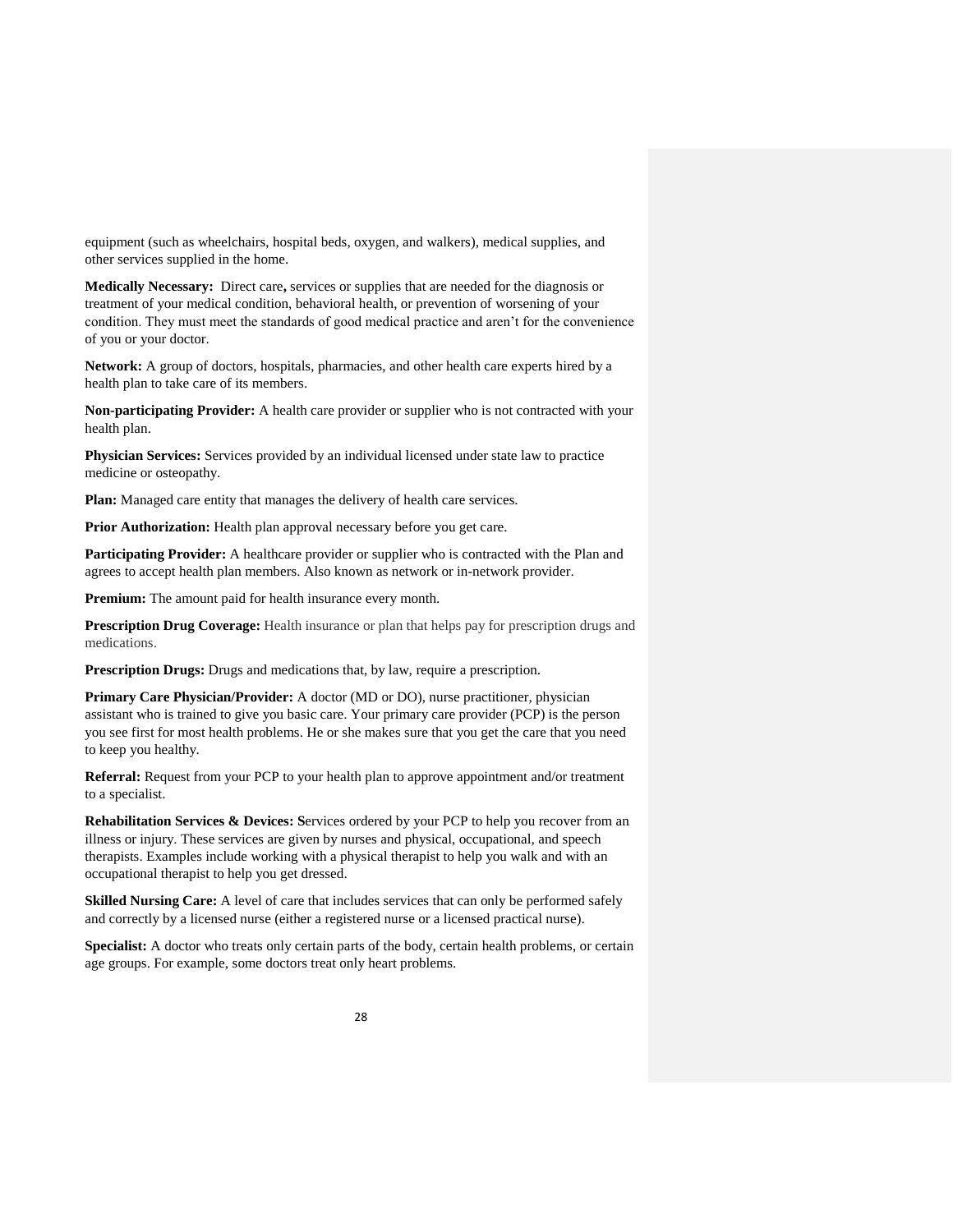Urgent Care: Care that you get for a sudden illness or injury that needs medical care right away but is not life threatening. Your primary care doctor generally provides urgently needed care.

# **Notice of Non-discrimination**

<MCO> complies with applicable Federal civil rights laws and does not discriminate or treat people differently on the basis of race, color, national origin, age, disability, or sex.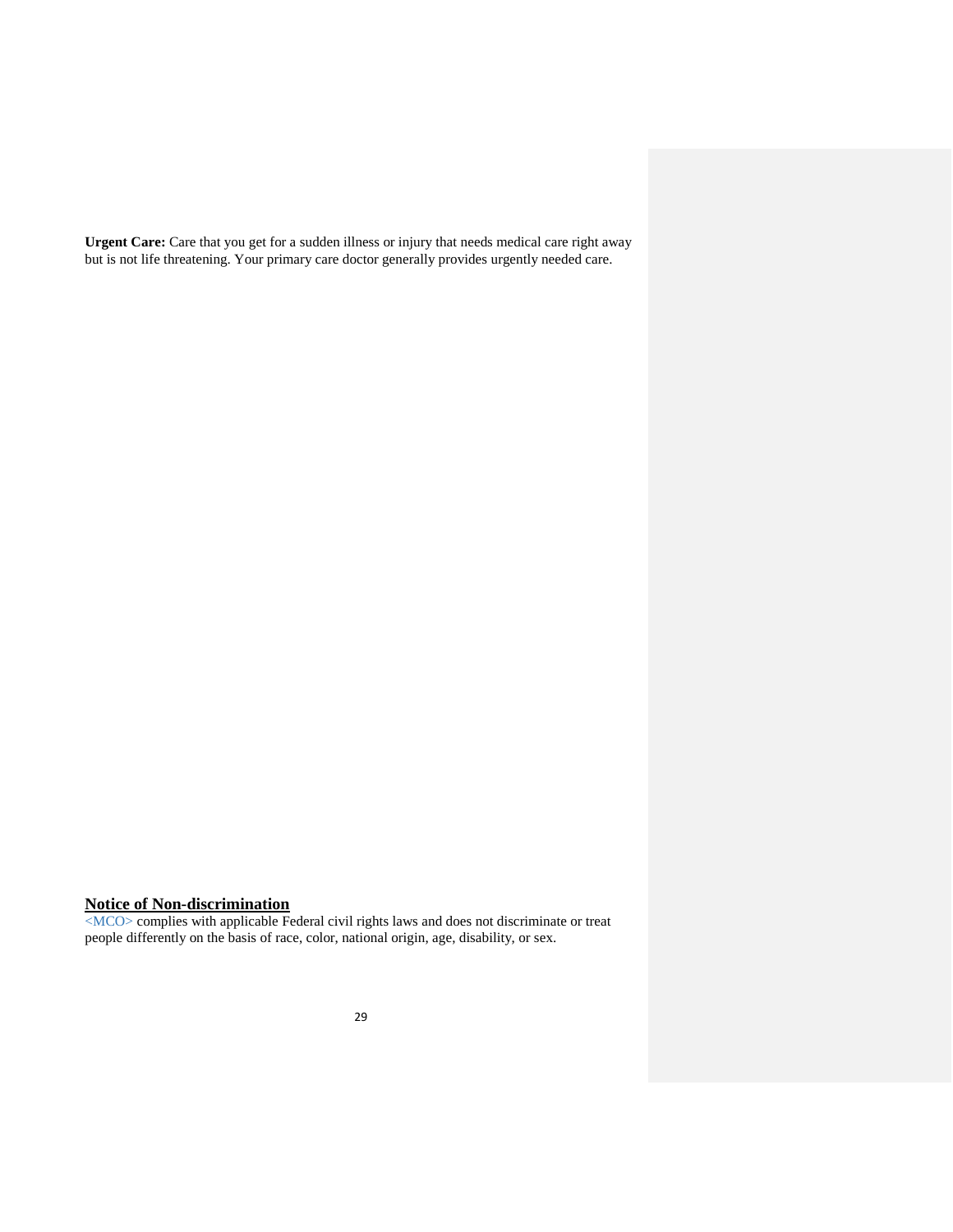We provide free services to help you communicate with us, such as written information in other languages, formats or large print or you can ask for an interpreter. To ask for help, please call our Member Service Department at <toll-free telephone #, TTY >. We are here to help you <hours of operation>.

If you believe that we have failed to provide these services or discriminated in another way on the basis of race, color, national origin, age, disability, or sex, you can file a grievance with: <Entity Name, Address, Phone #, TTY, FAX #, Email>.You can file a grievance in person or by mail, fax, or email. If you need help filing a grievance, <Entity Name Member Services> is available to help you.

You can also file a civil rights complaint with the U.S. Department of Health and Human Services, Office for Civil Rights electronically through the Office for Civil Rights Complaint Portal, available at *[https://ocrportal.hhs.gov/ocr/portal/lobby.jsf,](https://ocrportal.hhs.gov/ocr/portal/lobby.jsf)* or by mail or phone at: U.S. Department of Health and Human Services, 200 Independence Avenue SW., Room 509F, HHH Building, Washington, DC 20201, 1-800-368-1019, 800-537-7697 (TDD).

Complaint forms are available at *<http://www.hhs.gov/ocr/office/file/index.html>.*

**English:** ATTENTION: If you speak [English], language assistance services, free of charge, are available to you. Call 1-800-459-6019 (TTY: 711).

**Spanish:** ATENCIÓN: si habla español, tiene a su disposición servicios gratuitos de asistencia lingüística. Llame al 1-800-459-6019 (TTY: 711).**Portuguese:** ATENÇÃO: Se fala português, encontram-se disponíveis serviços linguísticos, grátis. Ligue para 1-800-459-6019 (TTY: 711).

**Chinese:** 注意:如果您使用繁體中文,您可以免費獲得語言援助服務。請致電 1-800-459- 6019(TTY:711)。

**French Creole:** ATANSYON: Si w pale Kreyòl Ayisyen, gen sèvis èd pou lang ki disponib gratis pou ou. Rele 1-800-459-6019 (TTY: 711).

**Cambodian:** ប្រយ័ត្ន៖ បរើសិនជាអ្នកនិយាយ ភាសាខ្មែរ, បសវាជំនួយខ្ននកភាសា បោយមិនគិត្ឈ្នួល គឺអាចមានសំរារ់រំបរើអ្នក។ ចូរ ទូរស័ព្ទ1-800-459-6019

(TTY: 711)។

**French:** ATTENTION : Si vous parlez français, des services d'aide linguistique vous sont proposés gratuitement. Appelez le 1-800-459-6019 (ATS : 711).

**Italian:** ATTENZIONE: In caso la lingua parlata sia l'italiano, sono disponibili servizi di assistenza linguistica gratuiti. Chiamare il numero 1-800-459-6019 (TTY: 711).